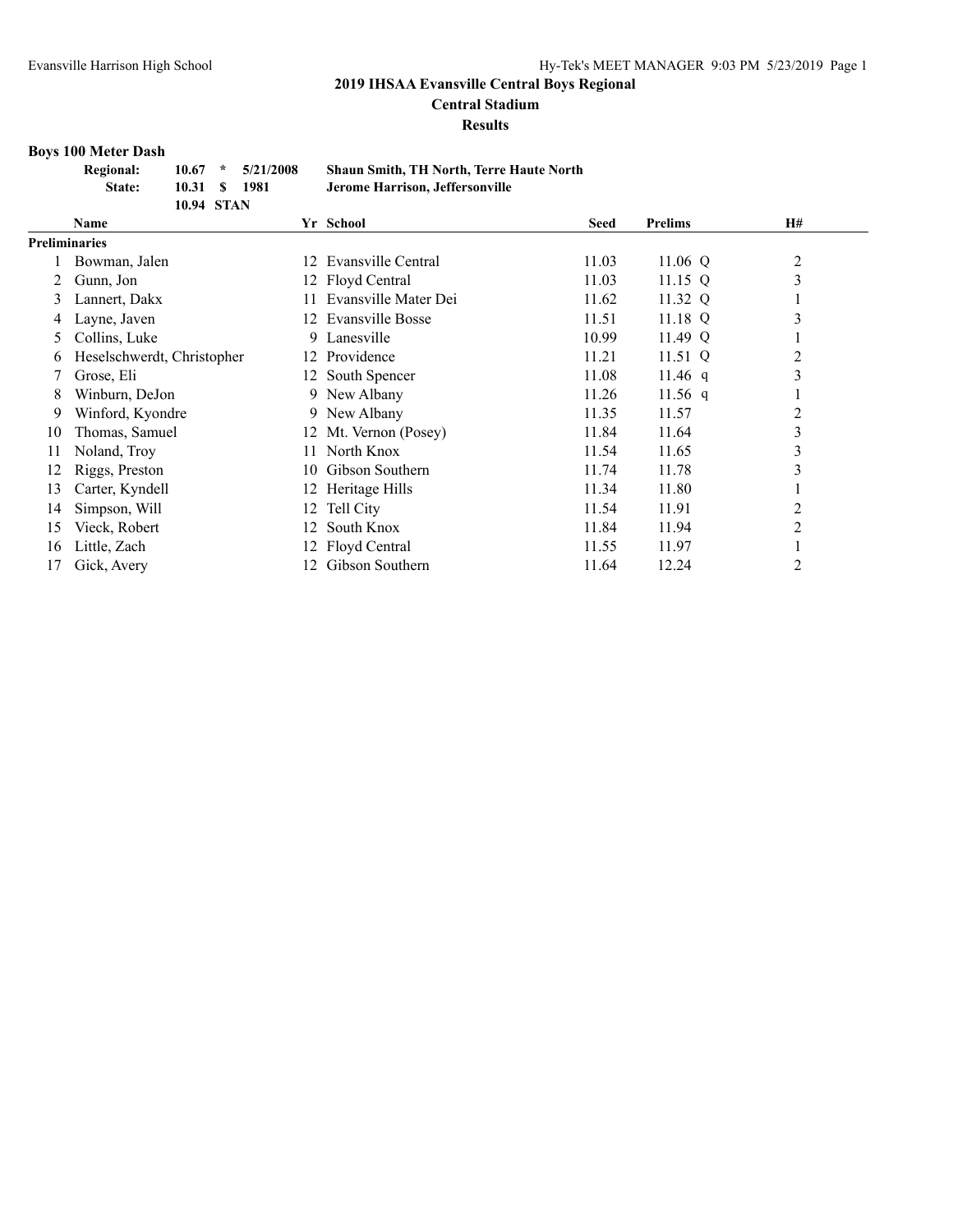#### **Central Stadium**

**Results**

# **Boys 100 Meter Dash**

| <b>Regional:</b><br>10.67<br>State: |                                                | S                      | 5/21/2008<br>1981 |                                                 | <b>Shaun Smith, TH North, Terre Haute North</b><br>Jerome Harrison, Jeffersonville |                                                                                                                                           |               |             |               |
|-------------------------------------|------------------------------------------------|------------------------|-------------------|-------------------------------------------------|------------------------------------------------------------------------------------|-------------------------------------------------------------------------------------------------------------------------------------------|---------------|-------------|---------------|
| <b>Name</b>                         |                                                |                        |                   |                                                 |                                                                                    | <b>Prelims</b>                                                                                                                            | <b>Finals</b> |             | <b>Points</b> |
|                                     |                                                |                        |                   |                                                 |                                                                                    |                                                                                                                                           |               |             |               |
|                                     |                                                |                        |                   |                                                 |                                                                                    | 11.06                                                                                                                                     | 10.85         | <b>STAN</b> | 10            |
|                                     |                                                |                        |                   |                                                 |                                                                                    | 11.15                                                                                                                                     | 11.00         |             | 8             |
|                                     |                                                |                        |                   |                                                 |                                                                                    | 11.18                                                                                                                                     | 11.16         |             | 6             |
| Lannert, Dakx                       |                                                |                        |                   |                                                 |                                                                                    | 11.32                                                                                                                                     | 11.29         |             |               |
|                                     |                                                |                        |                   |                                                 |                                                                                    | 11.49                                                                                                                                     | 11.41         |             | 4             |
|                                     |                                                |                        |                   |                                                 |                                                                                    | 11.51                                                                                                                                     | 11.49         |             |               |
|                                     | 2 Gunn, Jon<br>Layne, Javen<br>5 Collins, Luke | 10.31<br>Bowman, Jalen |                   | <b>10.94 STAN</b><br>Heselschwerdt, Christopher |                                                                                    | Yr School<br>12 Evansville Central<br>12 Floyd Central<br>12 Evansville Bosse<br>11 Evansville Mater Dei<br>9 Lanesville<br>12 Providence |               |             |               |

7 Grose, Eli 12 South Spencer 11.46 11.53 2<br>
8 Winburn, DeJon 9 New Albany 11.56 11.55 1 8 Winburn, DeJon 9 New Albany 11.56 11.55 1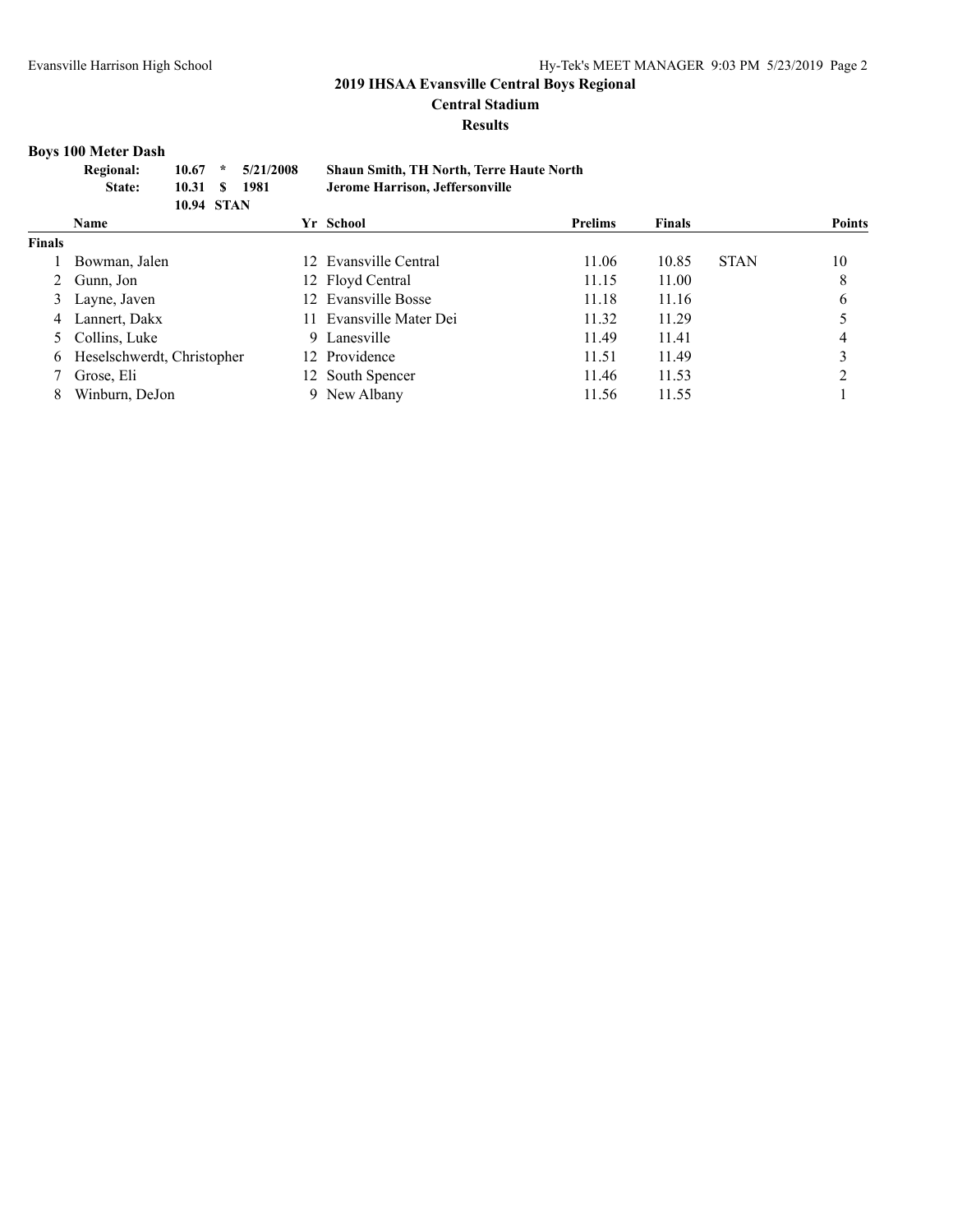**Central Stadium**

**Results**

# **Boys 200 Meter Dash**

| <b>Regional:</b> |                   | $21.66$ * $5/24/1994$ | <b>Mack Jacobs, Ev Bosse, Ev. Bosse</b> |
|------------------|-------------------|-----------------------|-----------------------------------------|
| State:           | 21.10 S           | 1982                  | <b>Jeffrey Patrick, Gary Roosevelt</b>  |
|                  | <b>22.08 STAN</b> |                       |                                         |

|    | Yr School<br><b>Name</b> |                         | <b>Seed</b> | <b>Prelims</b> | <b>H#</b>      |  |
|----|--------------------------|-------------------------|-------------|----------------|----------------|--|
|    | <b>Preliminaries</b>     |                         |             |                |                |  |
|    | Bowman, Jalen            | 12 Evansville Central   | 22.29       | 22.40 Q        |                |  |
|    | Grose, Eli               | 12 South Spencer        | 22.50       | 23.08 Q        | 2              |  |
| 3  | Barron, Brandon          | Providence<br>11.       | 23.13       | 23.44 Q        | $\overline{2}$ |  |
| 4  | Bair, Easton             | 10 Jasper               | 23.12       | 23.45 Q        |                |  |
| 5  | Tunsil, Samuel           | 10 New Albany           | 22.73       | $23.52$ q      | $\overline{2}$ |  |
| 6  | Starks, Tashmond         | Evansville Bosse<br>11. | 23.71       | $23.59$ q      |                |  |
|    | Rogers, Kyron            | Evansville North<br>11. | 23.68       | $23.63$ q      | $\overline{c}$ |  |
| 8  | Hutslar, Zac             | 9 Floyd Central         | 23.52       | $23.65$ q      | $\overline{c}$ |  |
| 9  | Noland, Troy             | North Knox<br>11.       | 23.82       | 23.69          | $\overline{2}$ |  |
| 10 | Clark, Robert            | 12 Evansville Central   | 23.19       | 23.70          | $\overline{2}$ |  |
| 11 | Winburn, DeJon           | 9 New Albany            | 23.33       | 24.04          |                |  |
| 12 | Collins, Luke            | Lanesville<br>9.        | 22.88       | 24.16          |                |  |
| 13 | Witte, Dawson            | Gibson Southern<br>12.  | 23.73       | 24.23          |                |  |
| 14 | Rainbolt, Levi           | 11 Perry Central        | 23.81       | 24.27          | $\overline{2}$ |  |
| 15 | Burkhart, Steven         | 12 South Knox           | 23.28       | 26.40          |                |  |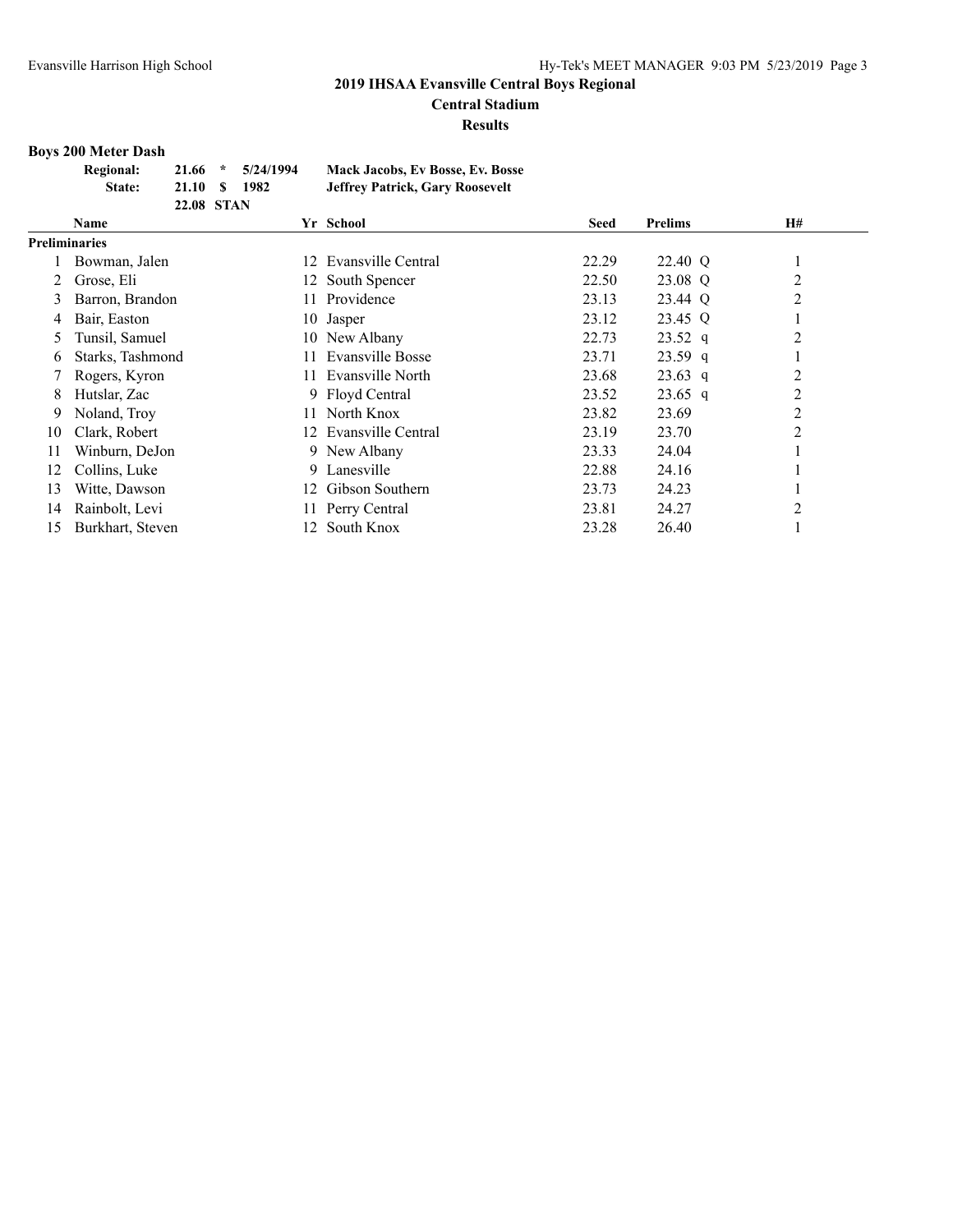#### **Central Stadium**

**Results**

# **Boys 200 Meter Dash**

|               | <b>Boys 200 Meter Dash</b> |            |         |           |     |                                         |                |               |        |
|---------------|----------------------------|------------|---------|-----------|-----|-----------------------------------------|----------------|---------------|--------|
|               | <b>Regional:</b>           | 21.66      | $\star$ | 5/24/1994 |     | <b>Mack Jacobs, Ev Bosse, Ev. Bosse</b> |                |               |        |
|               | State:                     | 21.10      | S       | 1982      |     | <b>Jeffrey Patrick, Gary Roosevelt</b>  |                |               |        |
|               |                            | 22.08 STAN |         |           |     |                                         |                |               |        |
|               | <b>Name</b>                |            |         |           |     | Yr School                               | <b>Prelims</b> | <b>Finals</b> | Points |
| <b>Finals</b> |                            |            |         |           |     |                                         |                |               |        |
|               | Bowman, Jalen              |            |         |           |     | 12 Evansville Central                   | 22.40          | 22.22         | 10     |
|               | Grose, Eli                 |            |         |           |     | 12 South Spencer                        | 23.08          | 22.85         | 8      |
| 3             | Bair, Easton               |            |         |           |     | 10 Jasper                               | 23.45          | 22.90         | 6      |
| 4             | Barron, Brandon            |            |         |           | 11. | Providence                              | 23.44          | 23.26         |        |
| 5             | Hutslar, Zac               |            |         |           |     | 9 Floyd Central                         | 23.65          | 23.34         | 4      |
| 6             | Tunsil, Samuel             |            |         |           |     | 10 New Albany                           | 23.52          | 23.41         | 3      |
|               | Rogers, Kyron              |            |         |           | 11. | Evansville North                        | 23.63          | 23.71         | ∍      |
| 8             | Starks, Tashmond           |            |         |           |     | Evansville Bosse                        | 23.59          | 23.83         |        |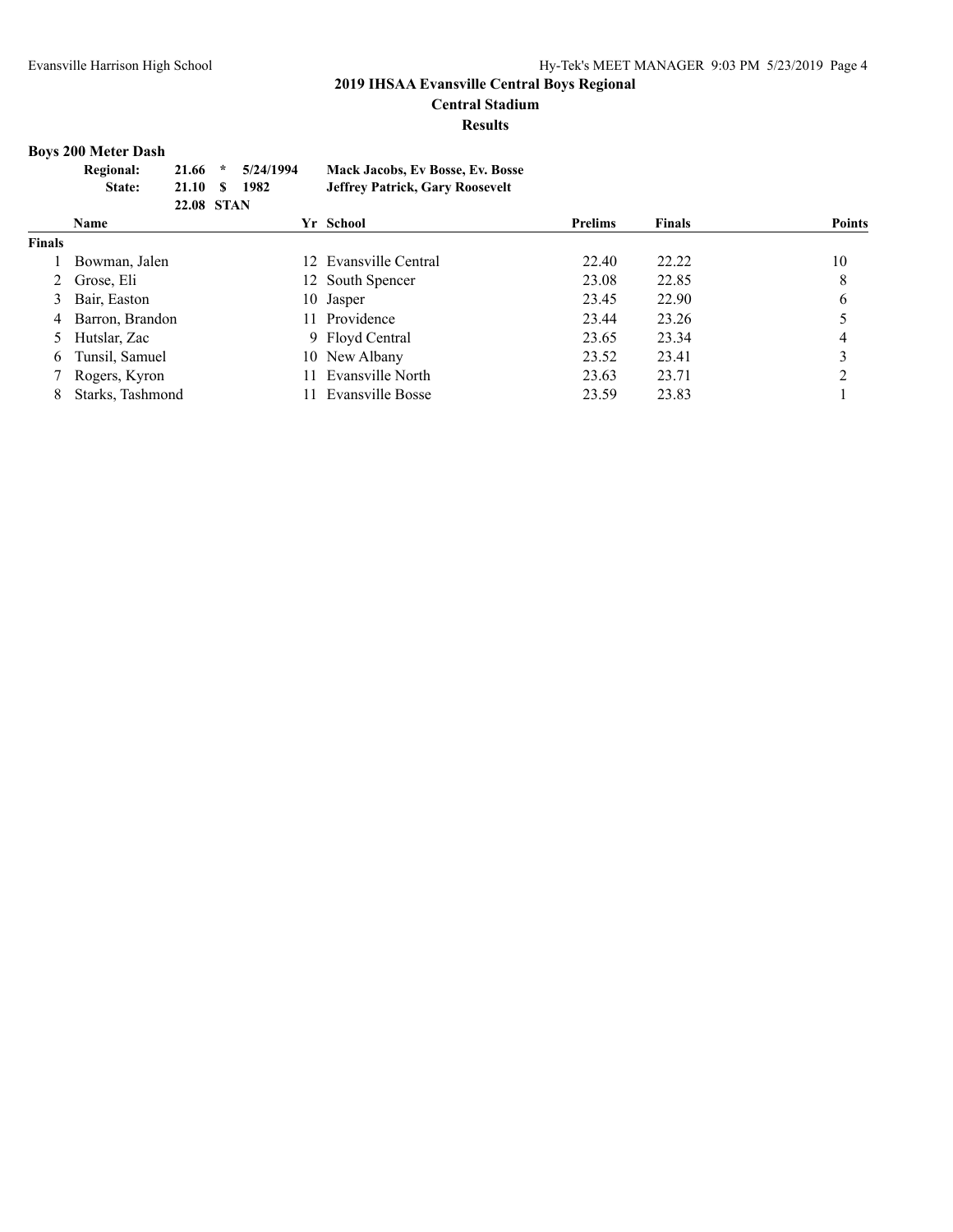**Central Stadium**

**Results**

# **Boys 400 Meter Dash**

| <b>Regional:</b> |            | $48.10 * 5/24/1994$ | <b>Tracy Smith, Ev Bosse, Ev. Bosse</b> |
|------------------|------------|---------------------|-----------------------------------------|
| State:           | 46.99 \$   | 2002                | David Neville, Merrillville             |
|                  | 49.40 STAN |                     |                                         |

|        | Name                |    | Yr School               | <b>Seed</b> | <b>Finals</b> |             | <b>H#</b> | <b>Points</b> |
|--------|---------------------|----|-------------------------|-------------|---------------|-------------|-----------|---------------|
| Finals |                     |    |                         |             |               |             |           |               |
|        | Camble, Micah       | 12 | New Albany              | 48.32       | 48.71         | <b>STAN</b> | 2         | 10            |
| 2      | Cosby, Brayden      |    | 12 New Albany           | 49.43       | 49.29         | <b>STAN</b> | 2         | 8             |
| 3      | Madison, George     | 12 | <b>Evansville Bosse</b> | 49.98       | 49.76         |             | 2         | 6             |
| 4      | Gick, Avery         | 12 | Gibson Southern         | 51.15       | 50.85         |             | 2         | 5             |
| 5      | Hale, Drew          | 12 | Evansville North        | 50.56       | 51.17         |             | 2         | 4             |
| 6      | Couchenour, Garrett | 12 | South Knox              | 51.41       | 51.23         |             | 2         | 3             |
|        | Whipple, Trey       |    | Evansville Harrison     | 51.84       | 51.66         |             |           | 2             |
| 8      | Hyde, Ian           |    | 11 Floyd Central        | 50.79       | 51.87         |             | 2         |               |
| 9      | Milligan, Reece     | 12 | Jasper                  | 50.66       | 51.99         |             | 2         |               |
| 10     | Kruer, Sam          | 12 | Providence              | 51.60       | 52.03         |             |           |               |
| 11     | Rainbolt, Levi      |    | Perry Central           | 51.52       | 52.17         |             |           |               |
| 12     | Eve, Jacob          |    | Corydon Central         | 52.21       | 52.22         |             |           |               |
| 13     | Grimes, Jaylen      | 9. | Evansville North        | 52.29       | 53.25         |             |           |               |
| 14     | Owens, Dmitrius     |    | North Daviess           | 52.73       | 53.42         |             |           |               |
| 15     | Mucker, Treyton     |    | Tell City               | 52.48       | 55.49         |             |           |               |
| 16     | Givens, Colin       |    | Evansville Mater Dei    | 52.41       | 55.82         |             |           |               |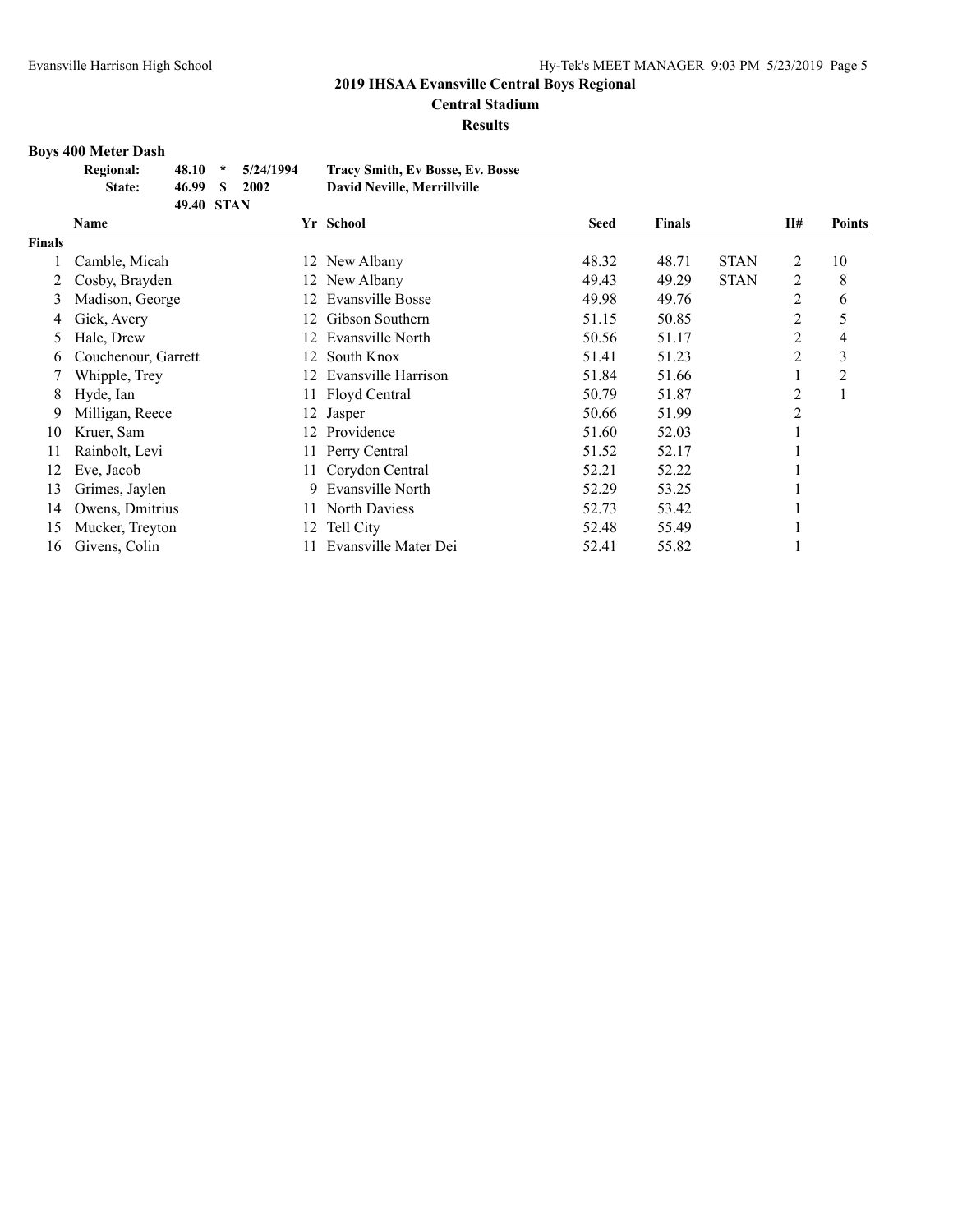**Central Stadium**

**Results**

#### **Boys 800 Meter Run**

| Regional: 1:54.55 * 5/26/2005 |                 |  | Taylor Sellers, Mt Vernon, Mt. Vernon |
|-------------------------------|-----------------|--|---------------------------------------|
| State:                        | 1:49.25 \$ 2011 |  | <b>Austin Mudd, Center Grove</b>      |
|                               | 1:56.32 STAN    |  |                                       |

|               | Name               |    | Yr School                 | <b>Seed</b> | <b>Finals</b> | <b>Points</b> |
|---------------|--------------------|----|---------------------------|-------------|---------------|---------------|
| <b>Finals</b> |                    |    |                           |             |               |               |
|               | Smith, Will        |    | 12 Jasper                 | 1:57.83     | 1:59.55       | 10            |
|               | Lashley, Grant     |    | 12 Heritage Hills         | 2:00.87     | 2:00.60       | 8             |
| 3             | Dickens, Drake     | 10 | Evansville North          | 2:01.62     | 2:00.98       | 6             |
| 4             | Hart, Travis       |    | 12 Gibson Southern        | 2:01.46     | 2:01.90       |               |
| 5             | Ellis, Ross        |    | 12 Floyd Central          | 2:00.30     | 2:02.23       | 4             |
| 6             | Mcdurmon, Jake     | 10 | Evansville Mater Dei      | 2:04.05     | 2:03.67       | 3             |
|               | Baker, Jude        | 11 | South Central (Elizabeth) | 2:02.43     | 2:04.85       | 2             |
| 8             | Schickel, Tanner   | 12 | Evansville Mater Dei      | 1:58.30     | 2:05.84       |               |
| 9             | Leonard, Sam       | 9  | Jasper                    | 2:07.04     | 2:06.71       |               |
| 10            | Buechlein, Elliott |    | 10 Heritage Hills         | 2:04.09     | 2:08.71       |               |
| 11            | Wade, Hunter       | 12 | Gibson Southern           | 2:05.46     | 2:09.81       |               |
| 12            | Shaw, Carter       |    | 12 North Knox             | 2:02.62     | 2:11.20       |               |
| 13            | Marshall, Camden   |    | 10 Corydon Central        | 2:00.22     | 2:13.02       |               |
| 14            | Krieg, Jackson     | 12 | Princeton Community       | 1:59.26     | 2:13.90       |               |
| 15            | Faulkner, Trenton  |    | South Knox                | 2:04.78     | 2:15.94       |               |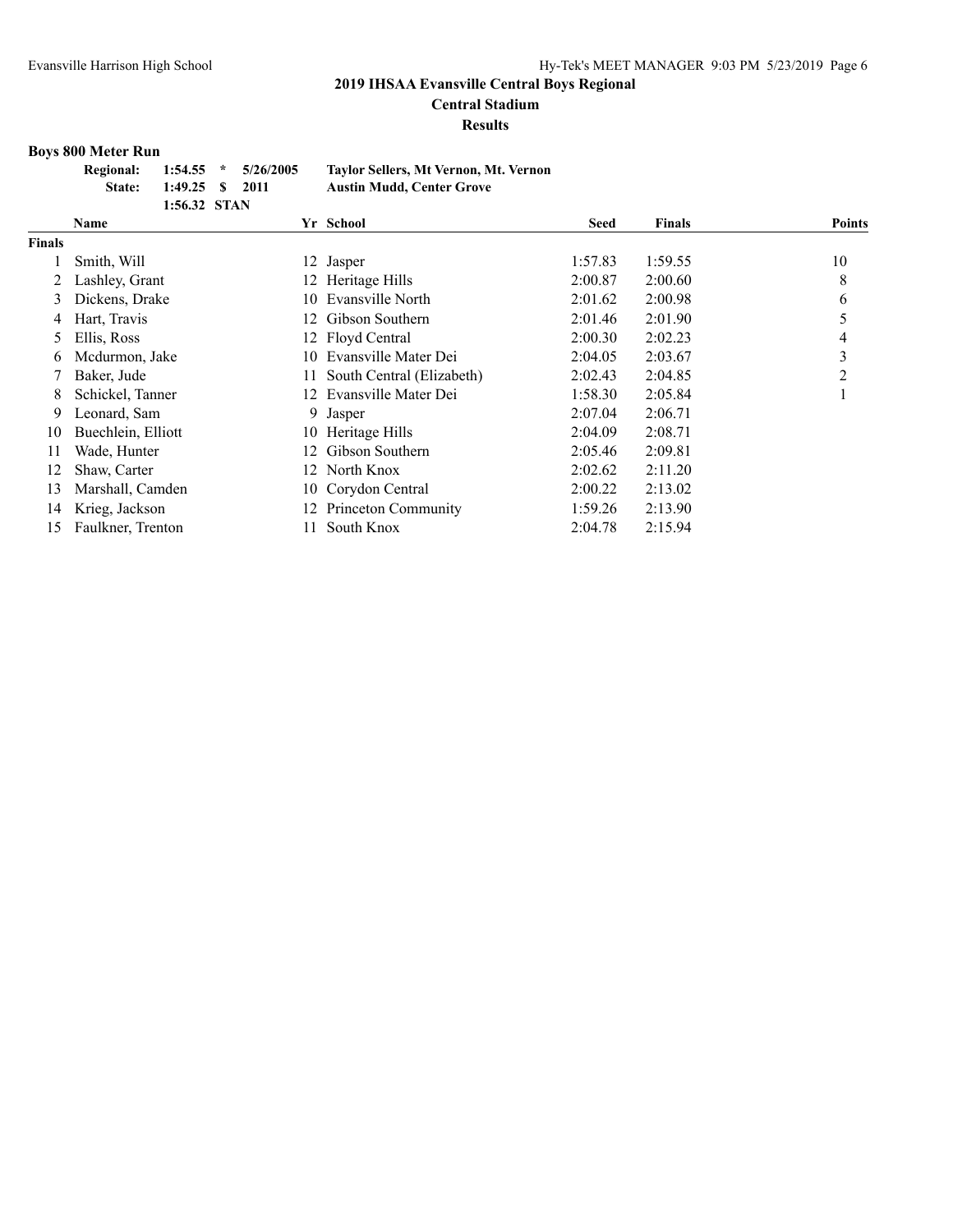# **Central Stadium**

**Results**

#### **Boys 1600 Meter Run**

| <b>Regional:</b> |                  | $4:13.78$ * $5/24/2018$ | <b>Matthew Schadler, Ev. Memorial</b> |
|------------------|------------------|-------------------------|---------------------------------------|
| State:           | $4:03.00 S$ 2011 |                         | <b>Austin Mudd, Center Grove</b>      |
|                  | 4:17.37 STAN     |                         |                                       |

|               | Name             |     | Yr School                       | <b>Seed</b> | <b>Finals</b> | <b>Points</b> |
|---------------|------------------|-----|---------------------------------|-------------|---------------|---------------|
| <b>Finals</b> |                  |     |                                 |             |               |               |
|               | Futter, Caleb    | 12  | Christian Academy Of Indiana    | 4:29.93     | 4:18.54       | 10            |
|               | Schickel, Tanner | 12. | Evansville Mater Dei            | 4:34.55     | 4:22.33       | 8             |
| 3             | Krieg, Jackson   |     | 12 Princeton Community          | 4:41.32     | 4:22.69       | 6             |
| 4             | Kaiser, Nate     |     | 12 Tell City                    | 4:28.52     | 4:27.94       | 5             |
| 5             | Marshall, Camden |     | 10 Corydon Central              | 4:34.43     | 4:36.26       | 4             |
| 6             | Miller, Jackson  | 11  | Jasper                          | 4:38.35     | 4:39.19       | 3             |
|               | Just, Gavin      | 10- | Borden                          | 4:49.11     | 4:41.54       | 2             |
| 8             | Woolery, Nate    | 11  | Pike Central                    | 4:45.15     | 4:41.55       |               |
| 9             | Heitz, Evan      |     | 12 Christian Academy Of Indiana | 4:42.54     | 4:43.39       |               |
| 10            | Snodgrass, River |     | 9 Mt. Vernon (Posey)            | 4:46.74     | 4:44.39       |               |
| 11            | McMurray, James  | 9   | Evansville North                | 4:42.78     | 4:46.57       |               |
| 12            | Neel, Aidan      | 11  | Gibson Southern                 | 4:44.97     | 4:48.35       |               |
| 13            | Bland, Dylan     | 10  | Southridge                      | 4:39.76     | 4:49.47       |               |
| 14            | Gray, Isaac      | 11  | Washington                      | 4:49.60     | 4:50.44       |               |
| 15            | Gleitz, Isaac    | 12. | North Harrison                  | 4:49.72     | 4:54.01       |               |
| 16            | Pollock, Lane    | 9.  | Boonville                       | 4:49.57     | 4:57.17       |               |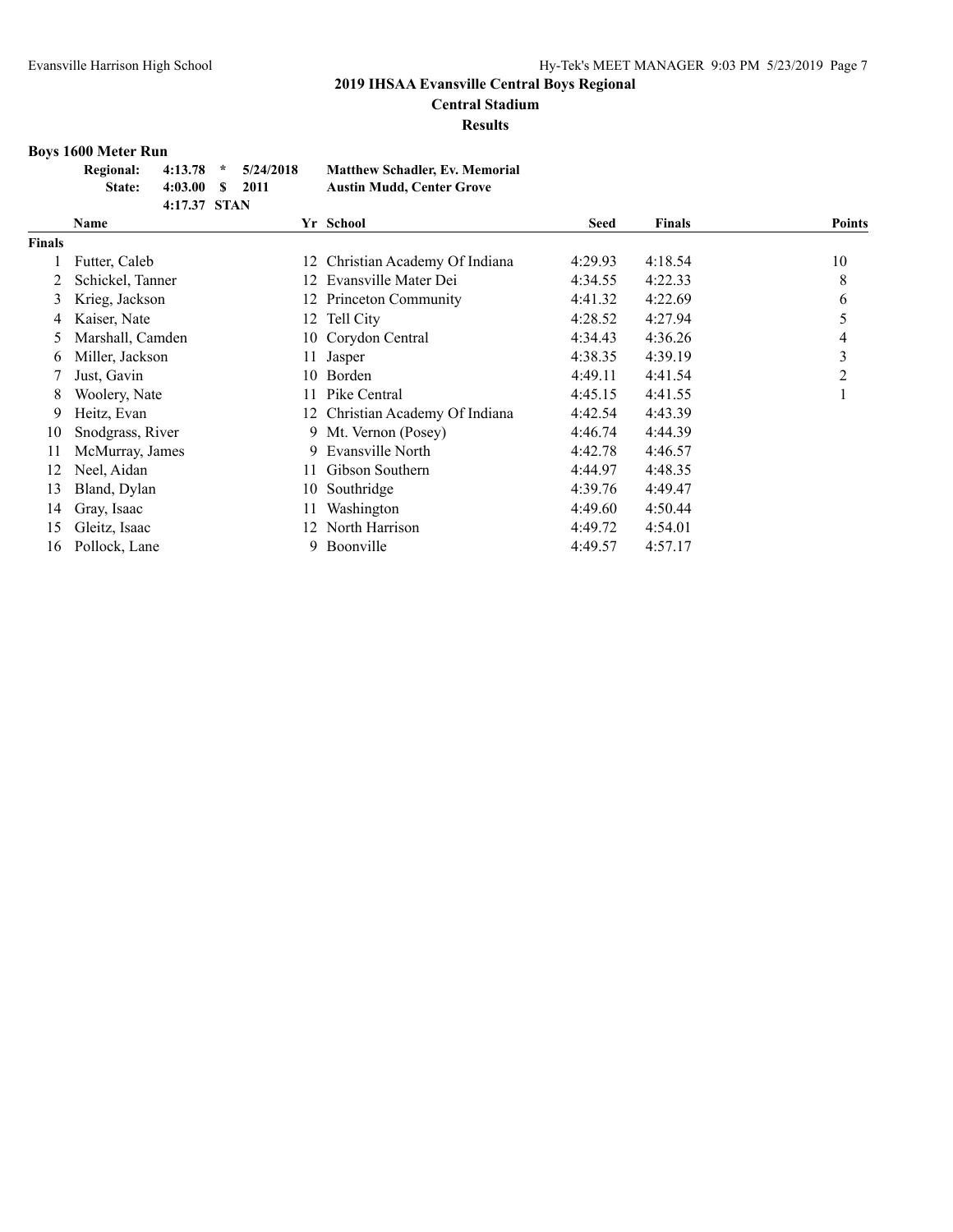**Central Stadium**

**Results**

# **Boys 3200 Meter Run**

| <b>Regional:</b> |                 | $9:08.34$ * $5/23/2013$ | <b>Connor Sorrells, Barr Reeve, Barr Reeve</b> |
|------------------|-----------------|-------------------------|------------------------------------------------|
| <b>State:</b>    | 8:51.15 \$ 2012 |                         | <b>Futsum Zienasellassie, North Central</b>    |
|                  | 9:19.38 STAN    |                         |                                                |

|                        | Name                     |     | Yr School                    | <b>Seed</b> | <b>Finals</b> |             | <b>Points</b> |
|------------------------|--------------------------|-----|------------------------------|-------------|---------------|-------------|---------------|
| <b>Finals</b>          |                          |     |                              |             |               |             |               |
|                        | Futter, Caleb            | 12  | Christian Academy Of Indiana | 9:26.35     | 9:18.50       | <b>STAN</b> | 10            |
| 2                      | Schmidt, Dean            | 11  | Evansville North             | 10:04.85    | 9:50.99       |             | 8             |
| 3                      | O'Neil, Drew             | 11  | Jasper                       | 10:11.12    | 9:58.83       |             | 6             |
| 4                      | Chestnut, Kaden          |     | 10 Tell City                 | 10:38.33    | 10:00.19      |             | 5             |
| $\mathcal{L}$          | Wolf, Spenser            | 9   | <b>Forest Park</b>           | 10:04.35    | 10:02.00      |             | 4             |
| 6                      | Hopf, Mitchell           |     | 12 Heritage Hills            | 9:47.88     | 10:08.50      |             | 3             |
|                        | Nolan, Alex              | 9   | Evansville F.J. Reitz        | 10:20.90    | 10:08.71      |             | 2             |
| 8                      | Schroeder, Dawson        |     | 10 Evansville Mater Dei      | 10:08.02    | 10:09.08      |             |               |
| 9.                     | Griffin, Hunter          |     | 10 Floyd Central             | 10:06.63    | 10:14.99      |             |               |
| 10                     | Naville, Weston          |     | 9 Floyd Central              | 10:06.87    | 10:16.42      |             |               |
| 11                     | Gonzalez Cordova, Angelo | 11- | New Albany                   | 10:09.93    | 10:25.28      |             |               |
| 12                     | Woolery, Nate            | 11  | Pike Central                 | 10:52.46    | 10:43.25      |             |               |
| 13                     | Mullens, Parker          | 11. | Vincennes Lincoln            | 11:02.31    | 10:49.29      |             |               |
| 14                     | Reed, Adam               | 12  | Gibson Southern              | 10:53.91    | 11:16.50      |             |               |
| $\qquad \qquad \cdots$ | Bateman, Brenton         |     | 12 Evansville F.J. Reitz     | 10:12.38    | <b>DNF</b>    |             |               |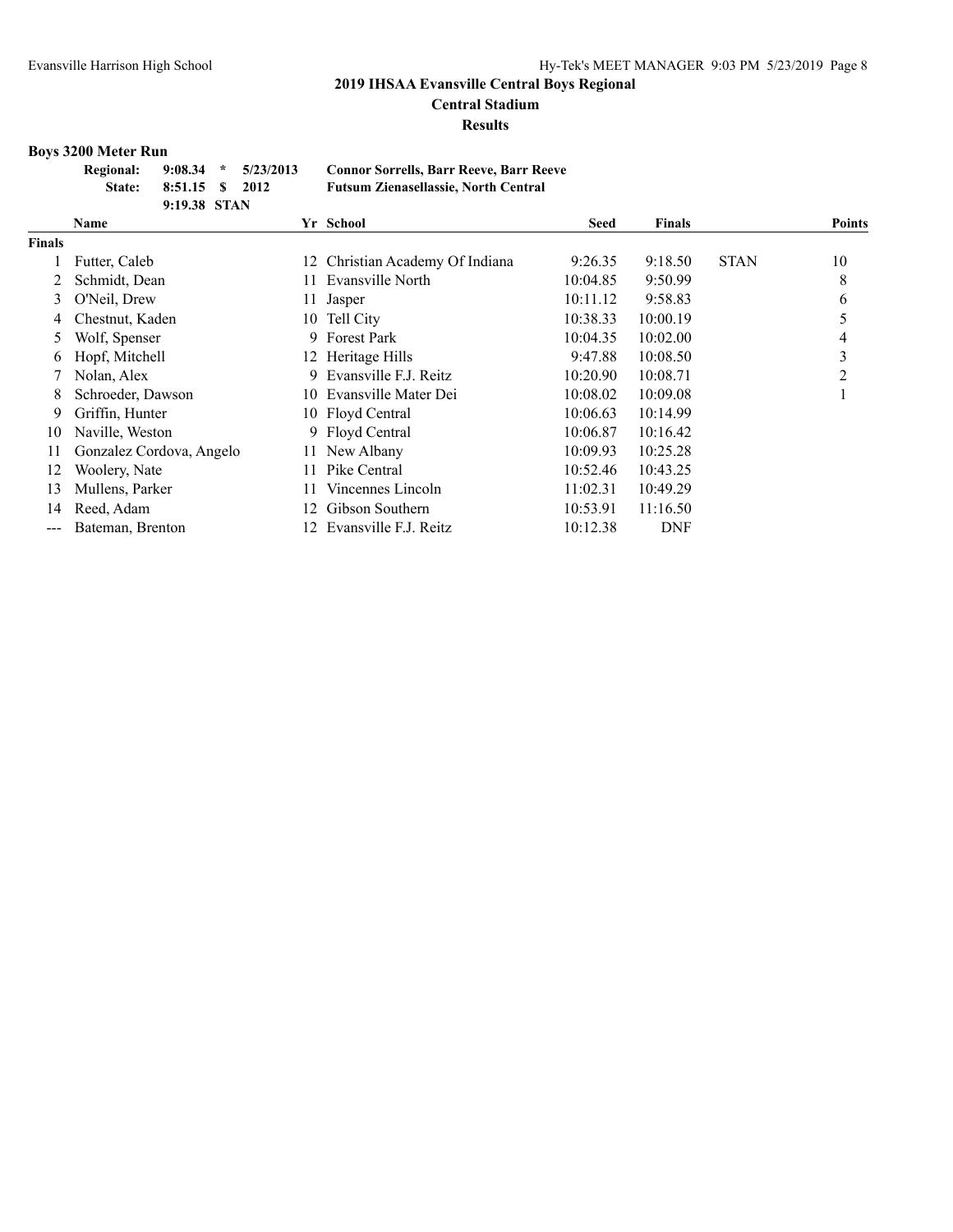**Central Stadium**

**Results**

#### **Boys 110 Meter Hurdles**

| <b>Regional:</b> |               | $13.93 * 5/26/2005$ | <b>Bryce Brown, Ev Harrison, Ev. Harrison</b> |
|------------------|---------------|---------------------|-----------------------------------------------|
| State:           | 13.64 \$ 1976 |                     | Jerry Hill, Indpl. Arsenal Technical          |
|                  | 14.65 STAN    |                     |                                               |

|       | Name                 |     | Yr School           | <b>Seed</b> | <b>Prelims</b>    | H# |  |
|-------|----------------------|-----|---------------------|-------------|-------------------|----|--|
|       | <b>Preliminaries</b> |     |                     |             |                   |    |  |
|       | Wheatley, Eric       | 11  | Borden              | 14.68       | 14.96 Q           | 2  |  |
|       | Eze, Ndubisi         |     | 12 New Albany       | 14.52       | 14.97 Q           |    |  |
| 3     | McKinney, Dylan      | 11  | Evansville North    | 14.88       | 15.08 Q           | 2  |  |
|       | Burkhart, Steven     |     | 12 South Knox       | 15.15       | 15.21 Q           |    |  |
| 5.    | Mockobee, Devin      | 10. | Boonville           | 15.56       | $15.23$ q         | 2  |  |
| 6.    | Stroud, DeAndre      | 12. | New Albany          | 15.70       | $15.62 \text{ q}$ |    |  |
|       | Kennedy, Sam         | 12  | Evansville Central  | 15.77       | $15.71 \text{ q}$ | 2  |  |
| 8     | Wright, Wenkers      |     | 10 Floyd Central    | 16.03       | $15.76$ q         |    |  |
| 9     | Hurt, Cole           | 10  | Princeton Community | 15.93       | 15.78             |    |  |
| 10    | Madison, Braydon     | 10  | Evansville Central  | 15.66       | 15.94             | 2  |  |
| 11    | Hutto, Talon         | 11  | Floyd Central       | 15.71       | 16.00             |    |  |
| 12    | Buse, Payton         | 10  | Tecumseh            | 16.45       | 16.34             |    |  |
| 13    | Miller, Dante        |     | 10 Northeast Dubois | 15.78       | 16.39             | 2  |  |
| 14    | Milligan, Raife      |     | 12 Jasper           | 15.48       | 16.48             |    |  |
| 15    | Kizior, Ben          | 11  | Jasper              | 16.33       | 16.64             | 2  |  |
| $---$ | Farmer, Keyon        | 12  | Evansville Harrison | 16.32       | <b>DQ</b>         | 2  |  |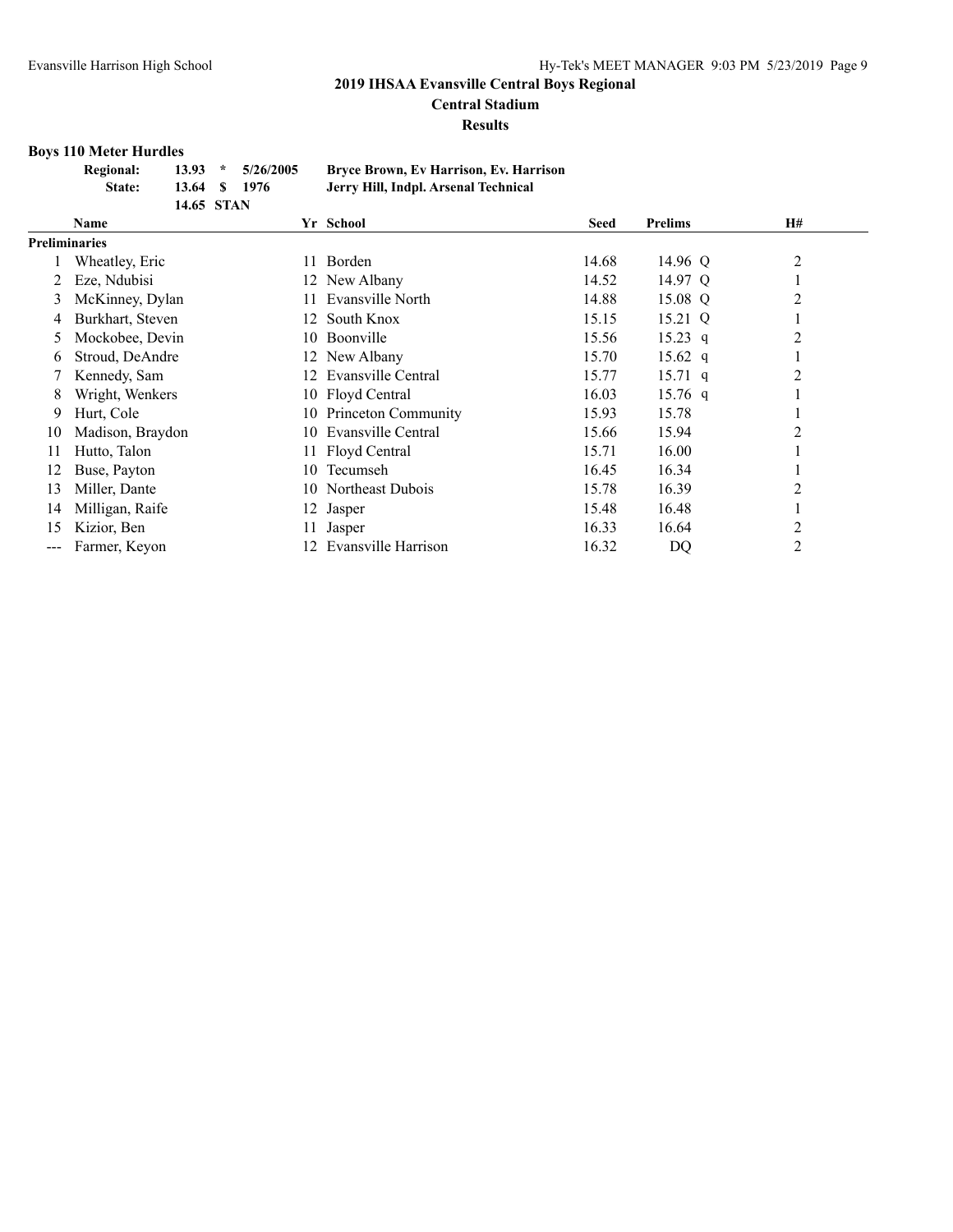**Central Stadium**

**Results**

# **Boys 110 Meter Hurdles**

| <b>Regional:</b><br>State: | 13.93<br>13.64 | $\ast$<br>-S                      | 5/26/2005<br>1976 |            | Bryce Brown, Ev Harrison, Ev. Harrison<br>Jerry Hill, Indpl. Arsenal Technical |                                                             |               |             |        |
|----------------------------|----------------|-----------------------------------|-------------------|------------|--------------------------------------------------------------------------------|-------------------------------------------------------------|---------------|-------------|--------|
| <b>Name</b>                |                |                                   |                   |            |                                                                                | <b>Prelims</b>                                              | <b>Finals</b> |             | Points |
|                            |                |                                   |                   |            |                                                                                |                                                             |               |             |        |
| Eze, Ndubisi               |                |                                   |                   |            |                                                                                | 14.97                                                       | 14.65         | <b>STAN</b> | 10     |
|                            |                |                                   |                   |            |                                                                                | 14.96                                                       | 14.74         |             |        |
| 3                          |                |                                   |                   |            |                                                                                | 15.08                                                       | 14.81         |             |        |
|                            |                | Wheatley, Eric<br>McKinney, Dylan |                   | 14.65 STAN | 11.                                                                            | Yr School<br>12 New Albany<br>Borden<br>11 Evansville North |               |             |        |

| $\epsilon$ $\eta$ nearly, $\mu$ |                       | 11. J V | .     | $\overline{\phantom{a}}$ |
|---------------------------------|-----------------------|---------|-------|--------------------------|
| 3 McKinney, Dylan               | 11 Evansville North   | 15.08   | 14.81 | 6                        |
| 4 Burkhart, Steven              | 12 South Knox         | 15.21   | 14.99 |                          |
| 5 Kennedy, Sam                  | 12 Evansville Central | 15.71   | 15.58 | $\overline{4}$           |
| 6 Wright, Wenkers               | 10 Floyd Central      | 15.76   | 15.72 | 3                        |
| 7 Stroud, DeAndre               | 12 New Albany         | 15.62   | 15.81 | 2                        |
| 8 Mockobee, Devin               | 10 Boonville          | 15.23   | 16.64 |                          |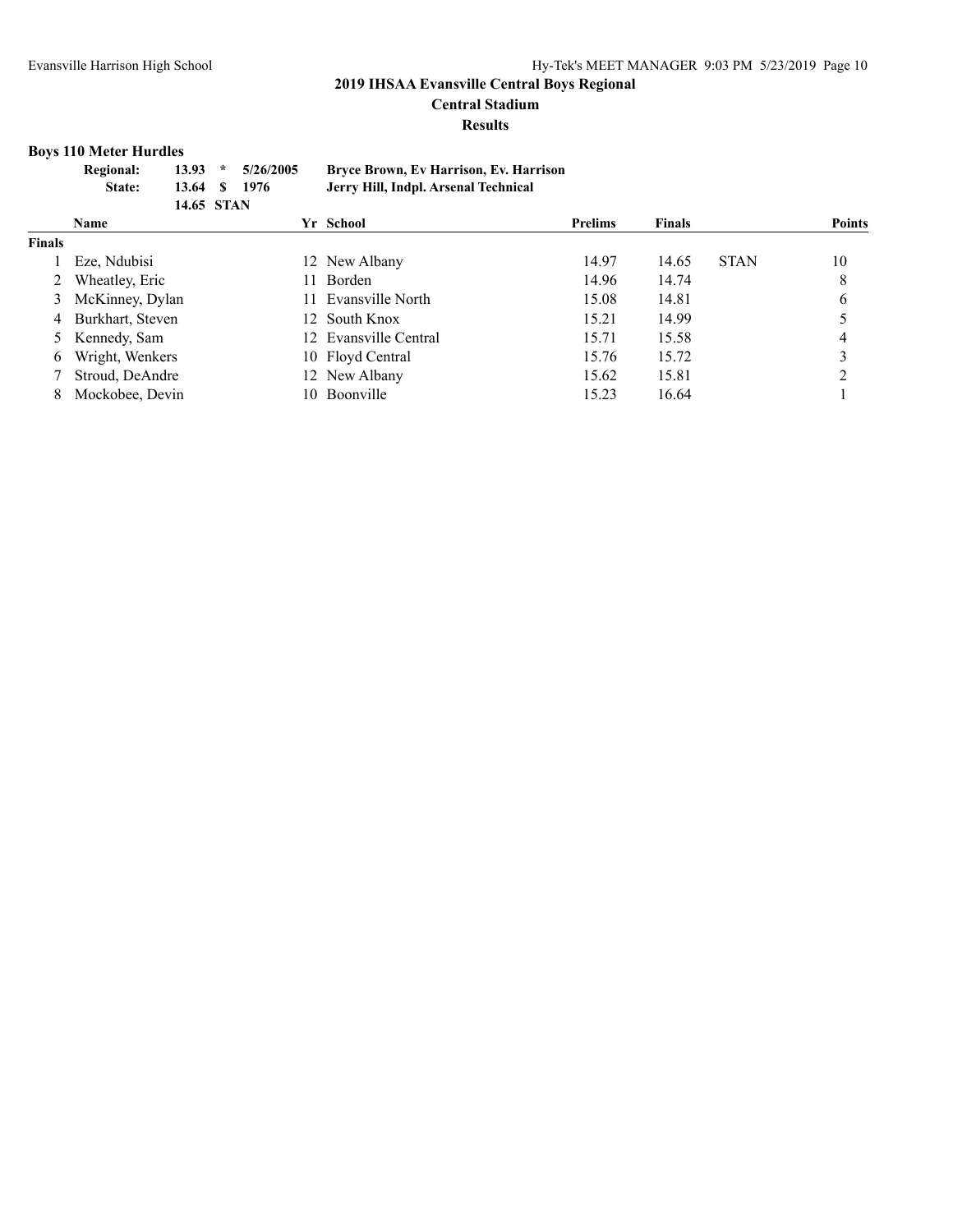**Central Stadium**

**Results**

#### **Boys 300 Meter Hurdles**

| <b>Regional:</b> |            | $37.62 \div 5/26/2005$ | <b>Bryce Brown, Ev Harrison, Ev. Harrison</b> |
|------------------|------------|------------------------|-----------------------------------------------|
| State:           | 36.26 S    | 2007                   | <b>Bryce Brown, Ev. Harrison</b>              |
|                  | 39.01 STAN |                        |                                               |

|               | Name             |     | Yr School             | <b>Seed</b> | <b>Finals</b> |             | <b>H#</b> | <b>Points</b> |
|---------------|------------------|-----|-----------------------|-------------|---------------|-------------|-----------|---------------|
| <b>Finals</b> |                  |     |                       |             |               |             |           |               |
|               | Burkhart, Steven | 12  | South Knox            | 41.82       | 38.80         | <b>STAN</b> | 2         | 10            |
|               | Wheatley, Eric   | 11  | Borden                | 40.39       | 39.69         |             | 2         | 8             |
| 3             | Stroud, DeAndre  |     | 12 New Albany         | 40.19       | 39.84         |             | 2         | 6             |
| 4             | McKinney, Dylan  | 11. | Evansville North      | 40.57       | 40.73         |             | 2         | 5             |
|               | Hutto, Talon     | 11  | Floyd Central         | 41.04       | 40.96         |             | 2         | 4             |
| 6             | Meyer, Alex      | 12  | Gibson Southern       | 41.98       | 41.37         |             |           | 3             |
|               | Pruitt, Xzavier  |     | 10 New Albany         | 42.28       | 41.62         |             |           | 2             |
| 8             | Kennedy, Sam     | 12  | Evansville Central    | 41.92       | 41.78         |             | 2         |               |
| 9             | Bell, Tanner     | 12  | Evansville F.J. Reitz | 41.99       | 41.81         |             |           |               |
| 10            | Bardwell, Cade   |     | 10 Castle             | 42.42       | 42.59         |             |           |               |
| 11            | Milligan, Raife  |     | 12 Jasper             | 41.52       | 42.89         |             | 2         |               |
| 12            | Happe, Cole      | 11. | Evansville Mater Dei  | 42.07       | 43.01         |             |           |               |
| 13            | James, Taylor    | 11  | Perry Central         | 41.70       | 43.19         |             | 2         |               |
| 14            | Drury, Bryce     | 12  | Providence            | 42.82       | 43.26         |             |           |               |
| 15            | Springer, Brad   | 11  | Southridge            | 43.40       | 44.10         |             |           |               |
| 16            | Theising, Samuel |     | Pike Central          | 43.05       | 44.40         |             |           |               |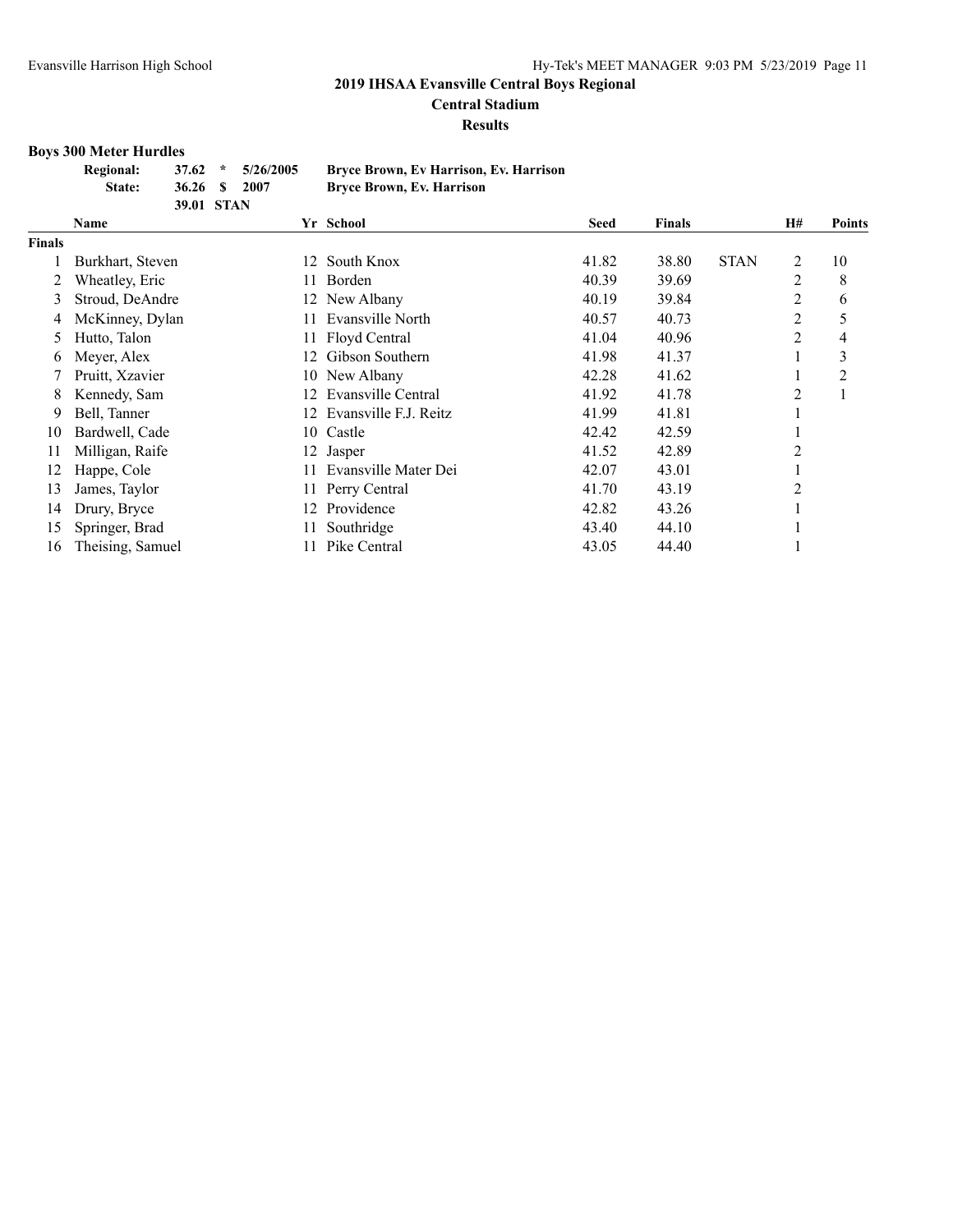#### **Central Stadium**

#### **Results**

# **Boys 4x100 Meter Relay**

| <b>Regional:</b> |        | $41.75$ *  | 5/26/2005 | <b>Evansville Harrison, Ev. Harrison</b> |
|------------------|--------|------------|-----------|------------------------------------------|
|                  |        |            |           | R Haves, B Brown, J Stewart, L Harris    |
|                  | State: | 41.02 S    | 1982      | <b>Gary Roosevelt</b>                    |
|                  |        |            |           | D. Young, J. Patrick, G. Moore, A. Price |
|                  |        | 42.54 STAN |           |                                          |

|               | <b>Team</b>                      | Relay                                    | <b>Seed</b>                                            | H#<br><b>Finals</b>      | Points                           |
|---------------|----------------------------------|------------------------------------------|--------------------------------------------------------|--------------------------|----------------------------------|
| <b>Finals</b> |                                  |                                          |                                                        |                          |                                  |
| 1             | Evansville Central               |                                          | 43.42                                                  | <b>STAN</b><br>42.45     | $\overline{2}$<br>10             |
|               | 1) Reed, Edgrrin 9               | 2) Clark, Robert 12                      | 3) Bowman, Jalen 12                                    | 4) Burns, William 12     |                                  |
|               | 5) Stewart, Kyle 11              | 6) Hardin, Bo 10                         | 7) Payne, David 12                                     |                          |                                  |
| 2             | <b>Evansville Bosse</b>          |                                          | 43.65                                                  | 42.95                    | $\overline{2}$<br>8              |
|               | 1) Leavell, Trey 11              | 2) Hildreth, Kewan 11                    | 3) Layne, Javen 12                                     | 4) Starks, Tashmond 11   |                                  |
|               | 5) Smith, Jeremiah 10            |                                          |                                                        |                          |                                  |
| 3             | New Albany                       |                                          | 43.71                                                  | 43.78                    | 2<br>6                           |
|               | 1) Tunsil, Samuel 10             | 2) Johnson, Ja'raylan 9                  | 3) Stovall, Davaughn 10                                | 4) Winford, Kyondre 9    |                                  |
|               | 5) Eze, Ndubisi 12               | 6) Henderson, Travon 11                  | 7) Winburn, DeJon 9                                    |                          |                                  |
| 4             | Evansville North                 |                                          | 44.03                                                  | 44.26                    | $\overline{c}$<br>5              |
|               |                                  | 2) Rogers, Kyron 11                      | 3) Presswood, Capoleton 10                             | 4) Anderson, Almanzo 11  |                                  |
|               | 5) McKinney, Dylan 11            | 6) Burnett, James 11                     |                                                        |                          |                                  |
| 5             | Evansville Mater Dei             |                                          | 45.10                                                  | 44.34                    | 1<br>4                           |
|               | 1) Boring, Brady 11              | 2) Happe, Cole 11                        | 3) Mulherin, Johnny 12                                 | 4) Lannert, Dakx 11      |                                  |
|               | 5) Jorgenson, Brock 12           | 6) Epley, Brennan 10                     | 7) Kirsch, Travis 11                                   |                          |                                  |
| 6             | Floyd Central                    |                                          | 44.49                                                  | 44.41                    | $\overline{2}$<br>3              |
|               | 1) Little, Zach 12               | 2) Wright, Gregory 12                    | 3) Hutslar, Zac 9                                      | 4) Wright, Wenkers 10    |                                  |
|               | 5) Gunn, Jon 12                  | 6) Frazier, Miles 12                     | 7) Mercer, Thomas 11                                   |                          |                                  |
|               | Princeton Community              |                                          | 44.68                                                  | 44.81                    | $\overline{c}$<br>$\overline{2}$ |
|               | 1) Scisney, Marcus 11            | 2) Svec, Steffen 12                      | 3) Bostick, Miles 11                                   | 4) Wilkerson, Stephan 12 |                                  |
|               | 5) Carey, Myles 9                | 6) Hardiman, Dominic 10                  | 7) Morris, Drew 9                                      | 8) Hurt, Cole 10         |                                  |
| 8             | Gibson Southern                  |                                          | 44.68                                                  | 44.83                    | $\mathbf{1}$<br>1                |
|               | 1) Kell, Lane 12                 | 2) Witte, Dawson 12                      | 3) Pohl, Joshua 12                                     | 4) Riggs, Preston 10     |                                  |
|               | 5) Smith, Andrew 12              | 6) Sagers, Alex 12                       | 7) Roberts, Zackery 11                                 | 8) Reinbrecht, Ethan 11  |                                  |
| 9             | Providence                       |                                          | 45.30                                                  | 45.29                    |                                  |
|               | 1) Tucker, Gabriel 11            | 2) Fulkerson, Ethan 11                   | 3) Heselschwerdt, Christopher 12 4) Barron, Brandon 11 |                          |                                  |
|               | 5) Edwards, Bishop 11            | 6) Ohlmann, Isaac 10                     |                                                        |                          |                                  |
|               | 10 Mt. Vernon (Posey)            |                                          | 45.54                                                  | 45.41                    |                                  |
|               | 1) Varner, Benjamin 12           |                                          |                                                        |                          | 1                                |
|               |                                  | 2) Thomas, Samuel 12                     | 3) Browning, Nicholas 12                               | 4) Ricketts, Drake 12    |                                  |
|               | 5) Frisby, Trevor 10             |                                          |                                                        |                          |                                  |
| 11            | Tell City                        |                                          | 45.53                                                  | 45.70                    | 1                                |
|               | 1) Ettensohn, Drew 11            | 2) Simpson, Will 12<br>6) Dodson, Aden 9 | 3) Blake, Devon 12                                     | 4) Tran, Davis 11        |                                  |
|               | 5) Hunt, Dustin 12               |                                          | 7) Mucker, Treyton 12                                  |                          |                                  |
| 12            | South Spencer                    |                                          | 44.98                                                  | 45.98                    | 1                                |
|               | 1) Jace, Kelly 10                | 2) Hughes, Devon 11                      | 3) Parsley, Todd 12                                    | 4) Grose, Eli 12         |                                  |
|               | 5) Goodman, Dylan 11             | 6) Holstein, Jackson 12                  | 7) Byron, Burdiin 10                                   | 8) Moore, Brenden 11     |                                  |
|               | 13 Heritage Hills                |                                          | 45.28                                                  | 46.16                    | $\bf{l}$                         |
|               | 1) Carter, Kyndell 12            | 2) Wetzel, Jacob 11                      | 3) Schaad, Owen 9                                      | 4) Vaal, Gavin 11        |                                  |
|               | 5) Feldpausch, Kaden 12          | 6) Schaeffer, Alex 9                     | 7) Webb, Charlie 11                                    | 8) Williams, Dominic 11  |                                  |
|               | 14 North Knox                    |                                          | 46.71                                                  | 46.43                    | $\mathbf{1}$                     |
|               | 1) Elkins, William 12            | 2) Noland, Beau 9                        | 3) Calvert, Steven 11                                  | 4) Noland, Troy 11       |                                  |
|               | <b>Evansville Reitz Memorial</b> |                                          | 44.68                                                  | DQ                       | $\overline{2}$                   |
|               | 1) McNeill, Ross 12              | 2) Ortez, Ivan 12                        | 3) Dixon, Jr, Daniel 12                                | 4) Folz, Nicholas 12     |                                  |
|               | 5) Robertson, Isaac 9            | 6) Norman, Dominic 9                     | 7) Hurley, Dawson 11                                   |                          |                                  |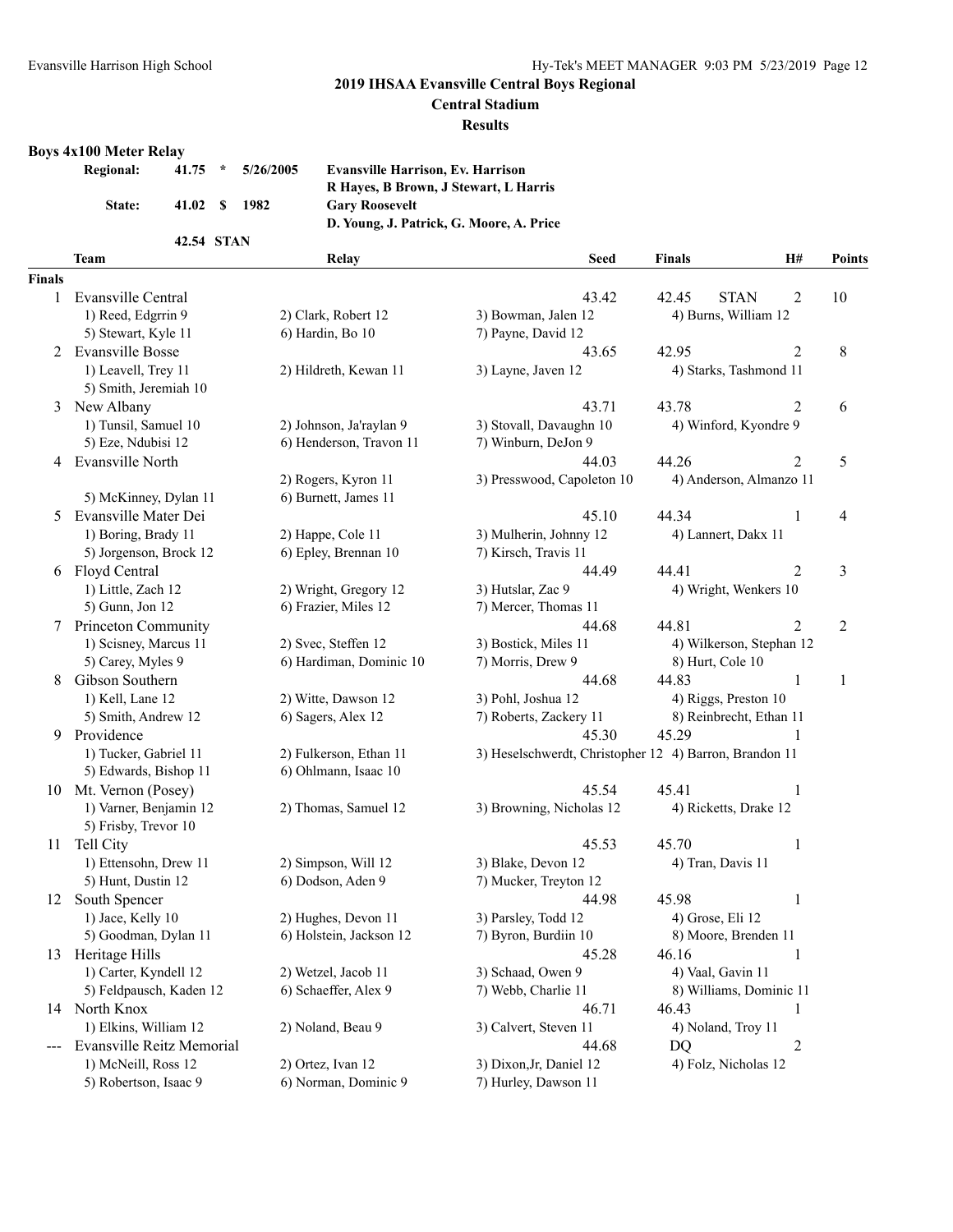# **Central Stadium**

### **Results**

# **Finals ... (Boys 4x100 Meter Relay)**

|                      | <b>Team</b>          | Relav               | Seed                  | <b>Finals</b>       | H# | <b>Points</b> |
|----------------------|----------------------|---------------------|-----------------------|---------------------|----|---------------|
| $\sim$ $\sim$ $\sim$ | Evansville Harrison  |                     | 44.04                 | DC                  | ∸  |               |
|                      | 1) Farmer, Keyon 12  | 2) Durden, Kalil 9  | 3) Sumner, Preston 10 | 4) Whipple, Trey 12 |    |               |
|                      | 5) Stuckey, Sawyer 9 | 6) Folden, Ralph 10 |                       |                     |    |               |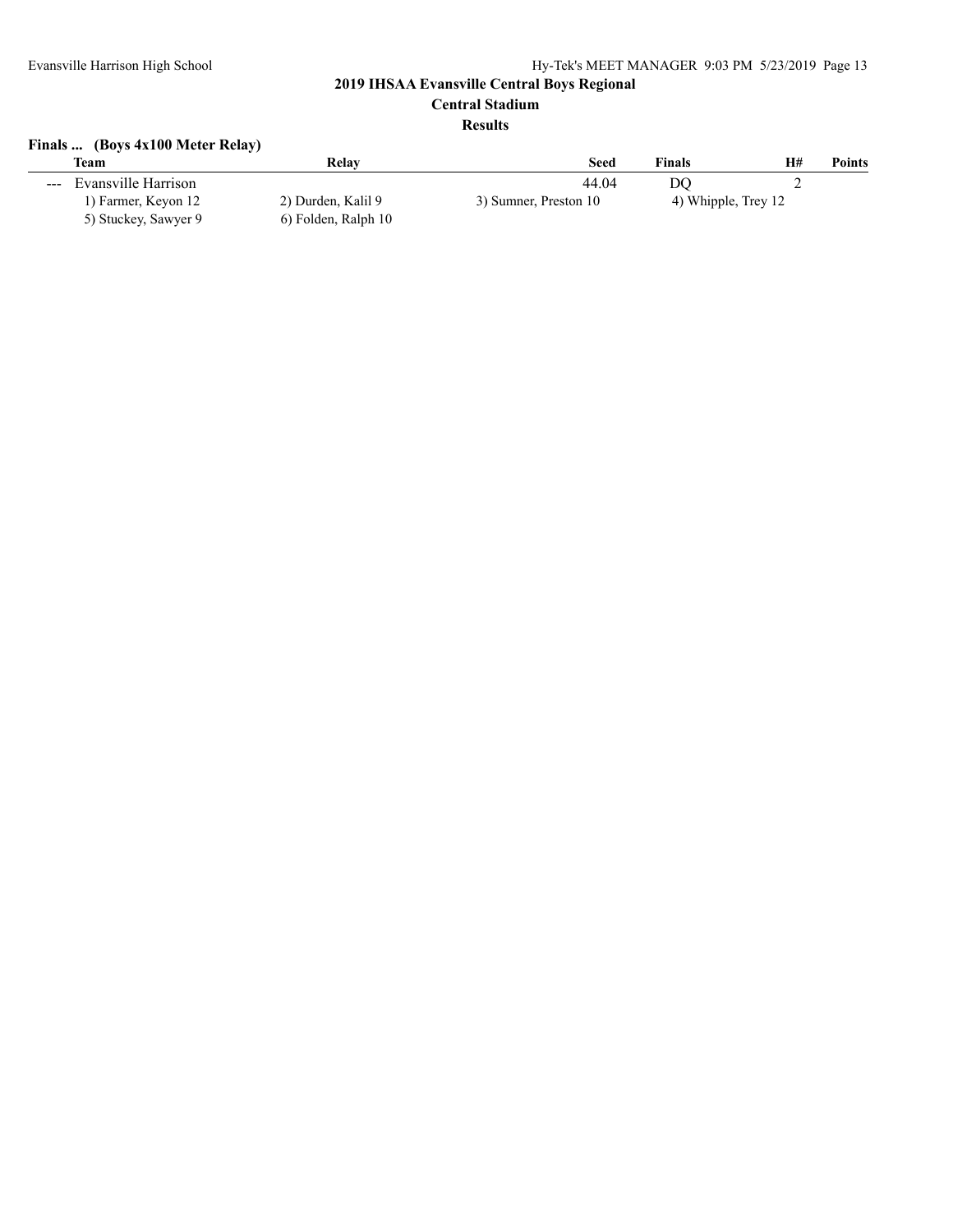#### **Central Stadium**

#### **Results**

# **Boys 4x400 Meter Relay**

| <b>Regional:</b> |                 | $3:18.83$ * $5/25/1993$ | <b>Evansville Bosse, Ev. Bosse</b>             |
|------------------|-----------------|-------------------------|------------------------------------------------|
|                  |                 |                         | Thomas, Smith, Madison, Jacobs                 |
| <b>State:</b>    | 3:13.66 \$ 1980 |                         | <b>Gary West Side</b>                          |
|                  |                 |                         | K. Carter, C. Peterson, W. Monagan, S. Burnett |
|                  | 3:20.44 STAN    |                         |                                                |

|               | <b>Team</b>               | Relay                    | <b>Seed</b>                  | <b>Finals</b>           | H#                        | Points                  |
|---------------|---------------------------|--------------------------|------------------------------|-------------------------|---------------------------|-------------------------|
| <b>Finals</b> |                           |                          |                              |                         |                           |                         |
| 1             | New Albany                |                          | 3:26.10                      | 3:21.95                 | $\overline{c}$            | 10                      |
|               | 1) Miles, Asius 10        | 2) Winford, Kyondre 9    | 3) Cosby, Brayden 12         | 4) Camble, Micah 12     |                           |                         |
|               | 5) Stovall, Davaughn 10   | 6) Tunsil, Samuel 10     | 7) Wallingford, Alexander 12 | 8) Stroud, DeAndre 12   |                           |                         |
| 2             | Jasper                    |                          | 3:29.21                      | 3:25.59                 | $\overline{2}$            | 8                       |
|               | 1) Milligan, Raife 12     | 2) Kaiser, Mitchell 11   | 3) Smith, Will 12            | 4) Milligan, Reece 12   |                           |                         |
|               | 5) Heim, Isaac 10         | 6) Cortez, Andy 10       | 7) Leonard, Sam 9            |                         |                           |                         |
| 3             | Evansville North          |                          | 3:28.77                      | 3:29.16                 | 2                         | 6                       |
|               | 1) Grimes, Jaylen 9       | 2) Burnett, James 11     | 3) Dickens, Drake 10         | 4) Hale, Drew 12        |                           |                         |
|               | 5) McMurray, James 9      | 6) Shrode, Brenden 10    | 7) Laurence, Zachary 11      |                         |                           |                         |
| 4             | Corydon Central           |                          | 3:31.97                      | 3:29.40                 | $\overline{2}$            | 5                       |
|               | 1) Holton, Jagger 10      | 2) Phillips, Noah 12     | 3) Lee, Lucas 10             | 4) Eve, Jacob 11        |                           |                         |
|               | 5) Harbeson, Elliott 11   | 6) Adams, Alton 11       | 7) Mattingly, Austin 11      |                         |                           |                         |
| 5             | <b>Evansville Bosse</b>   |                          | 3:32.06                      | 3:30.13                 | $\overline{c}$            | 4                       |
|               | 1) Pullom, Kaleb 12       | 2) Hood, Jerome 10       | 3) Madison, George 12        | 4) Smith, Jeremiah 10   |                           |                         |
|               | 5) Shull, Joshua 12       | 6) Hildreth, Kewan 11    | 7) Leavell, Trey 11          |                         |                           |                         |
|               | 6 Tell City               |                          | 3:33.28                      | 3:30.57                 | $\overline{c}$            | $\overline{\mathbf{3}}$ |
|               | 1) Mucker, Treyton 12     | 2) Sommer, Joey 9        | 3) Kaiser, Nigel 10          | 4) Simpson, Will 12     |                           |                         |
|               | 5) Ahl, Isaac 9           | 6) Hunt, Dustin 12       | 7) Tran, Davis 11            | 8) Ettensohn, Drew 11   |                           |                         |
| 7             | South Knox                |                          | 3:36.80                      | 3:32.53                 | 1                         | $\overline{2}$          |
|               | 1) Burkhart, Steven 12    | 2) Faulkner, Trenton 11  | 3) McCutchen, James 12       |                         | 4) Couchenour, Garrett 12 |                         |
|               | 5) Black, Andrew 12       | 6) Donaldson, Chase 11   | 7) Clark, Bailey 10          | 8) Hunckler, Isaak 11   |                           |                         |
| 8             | <b>Evansville Central</b> |                          | 3:34.73                      | 3:32.87                 | 1                         | 1                       |
|               | 1) Hardin, Bo 10          | 2) Smith, Ramzi 10       | 3) Clark, Robert 12          |                         | 4) Stinson, DeAnthony 10  |                         |
|               | 5) Bowman, Jalen 12       | 6) Payne, David 12       | 7) Kennedy, Sam 12           | 8) Orsby, Kellie 10     |                           |                         |
| 9             | Mt. Vernon (Posey)        |                          | 3:37.45                      | 3:33.05                 | 1                         |                         |
|               | 1) Browning, Theron 11    | 2) Batteiger, Zachary 12 | 3) Latshaw, Danner 12        | 4) Snodgrass, River 9   |                           |                         |
|               | 5) Salaman, Wyatt 12      |                          |                              |                         |                           |                         |
| 10            | Evansville Mater Dei      |                          | 3:34.67                      | 3:33.24                 |                           |                         |
|               | 1) Mcdurmon, Eli 9        | 2) Mcdurmon, Jake 10     | 3) Givens, Colin 11          | 4) Mulherin, Lucas 11   |                           |                         |
|               | 5) Schickel, Tanner 12    | 6) Renfroe, Zane 10      | 7) Jarrell, Connoer 11       | 8) Mulherin, Johnny 12  |                           |                         |
|               | 11 Floyd Central          |                          | 3:30.64                      | 3:36.70                 | 2                         |                         |
|               | 1) Hutto, Talon 11        | 2) Gordon, Nicholas 10   | 3) Ellis, Ross 12            | 4) Hyde, Ian 11         |                           |                         |
|               | 5) Frazier, Miles 12      | 6) Gunn, Jon 12          | 7) Heinemann, David 11       | 8) Heinemann, Luke 11   |                           |                         |
|               | 12 North Daviess          |                          | 3:37.60                      | 3:36.90                 |                           |                         |
|               | 1) Krusenklaus, Josh 10   | 2) Owens, Kobe 10        | 3) Combess, Jacob 12         | 4) Owens, Dmitrius 11   |                           |                         |
|               | 5) Andrews, Kollin 9      | 6) Lamson, Ted 11        | 7) Fox, Justin 10            | 8) Kain, Aiden 9        |                           |                         |
|               | 13 Providence             |                          | 3:35.20                      | 3:38.25                 | 1                         |                         |
|               | 1) Barron, Brandon 11     | 2) Perkinson, Alex 11    | 3) Drury, Bryce 12           | 4) Kruer, Sam 12        |                           |                         |
|               | 5) Upton, Tyler 12        | 6) O'Bryant, Charles 12  |                              |                         |                           |                         |
|               | 14 Borden                 |                          | 3:33.64                      | 3:39.82                 | $\mathbf{1}$              |                         |
|               | 1) Just, Gavin 10         | 2) Mikel, Sterling 9     | 3) Cheatham, Lody 9          | 4) Bahan, Dylan 12      |                           |                         |
|               | 5) Wheatley, Eric 11      | 6) Kivienimi, Jack 10    | 7) Harmes, Mason 11          | 8) Huerta, Carlos 11    |                           |                         |
| 15            | Gibson Southern           |                          | 3:31.64                      | 3:42.42                 | $\overline{2}$            |                         |
|               | 1) Bryant, Owen 10        | 2) Maurer, Jackson 12    | 3) Meyer, Alex 12            | 4) Gick, Avery 12       |                           |                         |
|               | 5) Purcell, Zachary 11    | 6) Martinotti, Diego 11  | 7) Smith, Andrew 12          | 8) Spear, Christopher 9 |                           |                         |
|               |                           |                          |                              |                         |                           |                         |
|               |                           |                          |                              |                         |                           |                         |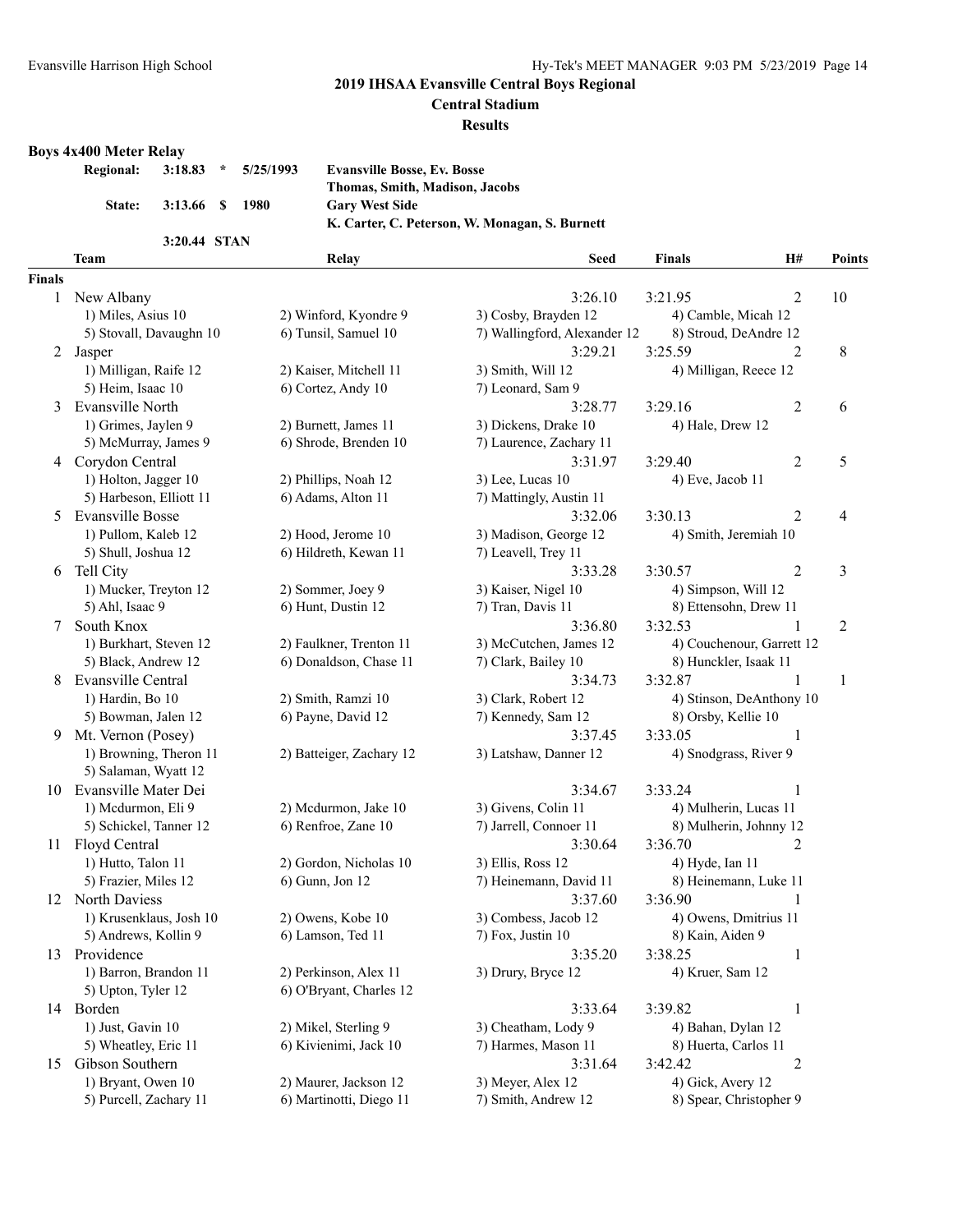# **Central Stadium**

#### **Results**

# **Finals ... (Boys 4x400 Meter Relay)**

|    | Team                    | Relay                | <b>Seed</b>         | <b>Finals</b>     | H#                       | <b>Points</b> |
|----|-------------------------|----------------------|---------------------|-------------------|--------------------------|---------------|
| 16 | Heritage Hills          |                      | 3:36.36             | 3:43.13           |                          |               |
|    | 1) Feldpausch, Kaden 12 | 2) Lashley, Grant 12 | 3) Wetzel, Jacob 11 |                   | 4) Buechlein, Elliott 10 |               |
|    | 5) Carter, Kyndell 12   | 6) Schaad, Owen 9    | 7) Webb, Charlie 11 | 8) Vaal, Gavin 11 |                          |               |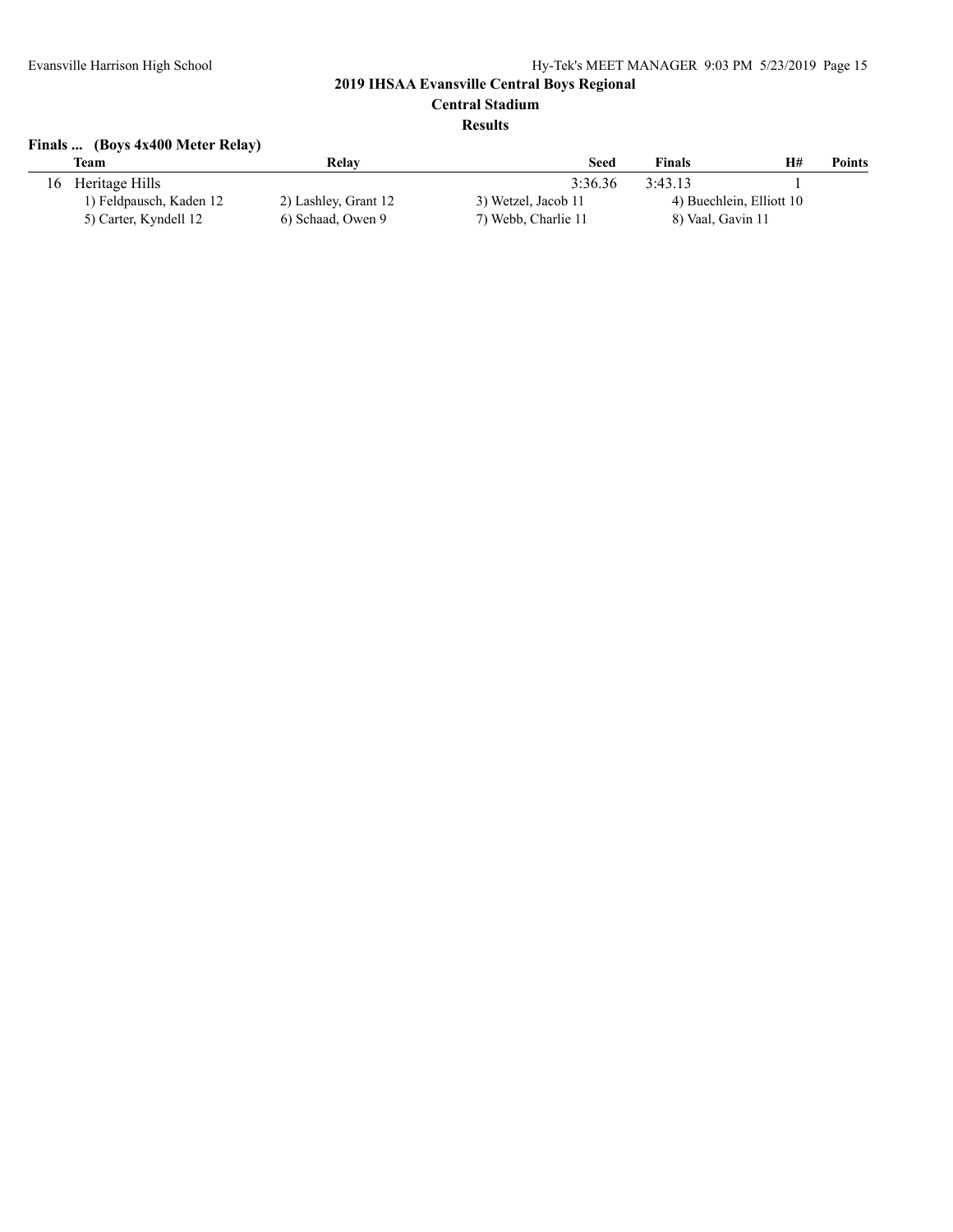**Central Stadium**

#### **Results**

#### **Boys 4x800 Meter Relay**

5) Hoffman, Blake 10

5) Futter, Caleb 12

|               | 7:53.75<br><b>Regional:</b><br>÷ | 5/25/2017<br>Jasper, Jasper     |                                             |                                |    |               |
|---------------|----------------------------------|---------------------------------|---------------------------------------------|--------------------------------|----|---------------|
|               |                                  |                                 | C Kilian, T Backer, W Smith, C Kaiser       |                                |    |               |
|               | 7:38.62<br>State:<br>S           | 2011<br><b>Lawrence Central</b> |                                             |                                |    |               |
|               |                                  |                                 | A. Turner, C. Claflin, M. Steele, M. Dorsey |                                |    |               |
|               | 7:53.43 STAN                     |                                 |                                             |                                |    |               |
|               | Team                             | Relay                           | <b>Seed</b>                                 | <b>Finals</b>                  | H# | <b>Points</b> |
| <b>Finals</b> |                                  |                                 |                                             |                                |    |               |
|               | New Albany                       |                                 | 8:17.51                                     | 8:03.16                        | 3  | 10            |
|               | 1) Miles, Asius 10               | 2) Cosby, Brayden 12            | 3) Wallingford, Alexander 12                | 4) Camble, Micah 12            |    |               |
|               | 5) Roberts, Joey 11              | 6) Malloy, Collin 11            | 7) Schindler, Gregory 10                    | 8) Gonzalez Cordova, Angelo 11 |    |               |
| 2             | Jasper                           |                                 | 8:17.70                                     | 8:07.44                        | 3  | 8             |
|               | 1) O'Neil, Drew 11               | 2) Milligan, Reece 12           | 3) Miller, Jackson 11                       | 4) Smith, Will 12              |    |               |
|               | 5) Leonard, Sam 9                | 6) Cortez, Andy 10              | 7) Summerlot, John 11                       |                                |    |               |
| 3             | Floyd Central                    |                                 | 8:21.31                                     | 8:11.68                        | 3  | 6             |
|               | 1) Gordon, Nicholas 10           | 2) Edwards, Colin 11            | 3) Heinemann, David 11                      | 4) Ellis, Ross 12              |    |               |
|               | 5) Hyde, Ian 11                  | 6) Woosley, Wade 10             | 7) Naville, Weston 9                        | 8) Heinemann, Luke 11          |    |               |
| 4             | Castle                           |                                 | 8:21.47                                     | 8:17.34                        | 3  | 5             |
|               | 1) Monroe, Kaden 11              | 2) Jones, Nikolai 11            | 3) Mangum, Andrew 9                         | 4) Spurling, Tyler 10          |    |               |
|               | 5) Economou, George 12           | 6) Fehr, Owen 11                |                                             |                                |    |               |
| 5             | Heritage Hills                   |                                 | 8:23.19                                     | 8:23.24                        | 3  | 4             |
|               | 1) Buechlein, Elliott 10         | 2) Hopf, Mitchell 12            | 3) Feldpausch, Kaden 12                     | 4) Lashley, Grant 12           |    |               |
|               |                                  |                                 |                                             |                                |    |               |

5) Schweitzer, Gavin 11 6) Brown, Dayton 9

1) West, Kyler 11 2) Hodge, Samuel 11 3) Golba, Andrew 9 4) DeVault, Samuel 12

1) Gordon, Nicholas 10 2010 11 3) Ellis, Ross 12 ville, Weston 9 8) Heinemann, Luke 11 ngum, Andrew 9 4) Spurling, Tyler 10 dpausch, Kaden 12 <sup>4</sup>) Lashley, Grant 12 5) Koenig, Wyatt 10 6) Rahman, Owen 10 7) Washington, Lucas 11 8) Minto, Landen 11 6 South Knox 8:34.35 8:26.68 2 3 1) Couchenour, Garrett 12 2) Black, Andrew 12 3) McCutchen, James 12 4) Faulkner, Trenton 11 5) Burkhart, Steven 12 6) Melvin, Joshua 11 7) Siewers, Jacob 9 8) Singleton, Owen 10 7 Gibson Southern 8:25.96 8:26.93 3 2 1) Reed, Adam 12 2) Hart, Travis 12 3) Neel, Aidan 11 4) Purcell, Zachary 11 5) Wade, Hunter 12 6) Lay, Skylar 12 7) Epperson, Cross 11 8) Happe, Wade 11 8 Washington 2 1 1) Becerra, Elias 12 2) Davis, Jacob 11 3) Gray, Garrett 11 4) Gray, Isaac 11 9 Borden 8:29.63 8:41.63 3 1) Mikel, Sterling 9 2) Cheatham, Lody 9 3) Flispart, Nolan 9 4) Just, Gavin 10 10 Evansville Central 8:50.44 8:42.18 1 1) Stinson, DeAnthony 10 2) Smith, Ramzi 10 3) Hooten, Alex 9 4) Coates, Hudson 12 5) Bagby, Garrett 10 6) Villegas, Reynaldo 11 7) Nakamura, Tensei 11 8) Huffine, Masin 10 11 Providence 2 and 8:41.07 8:46.84 2 1) Upton, Tyler 12 2) Huber, Garrett 9 3) Perkinson, Alex 11 4) Gaines, Thomas 12 5) Kruer, Allen 9 6) O'Bryant, Charles 12 7) Connin, Kaden 9 8) Martinez, Edgardo 10 12 Christian Academy Of Indiana 8:24.62 8:48.82 3 1) Hardesty, Jaden 11 2) Crouse, Aaron 12 3) Heitz, Evan 12 4) Futter, Noah 11

13 Southridge 8:40.07 8:50.10 2 1) Bland, Dylan 10 2) Giles, Cameron 10 3) Cruz, Jaffet 11 4) Pflanz, Ricky 10 5) Hunter, Logan 6) Kane, Tanner 10 7) Hernandez, Fernando 9 8) Will, Michael 10 14 South Central (Elizabeth) 8:58.98 8:53.73 1 1) Baker, Jude 11 2) Liebert, Preston 9 3) Baker, Maddox 9 4) Patterson, Dylan 11 15 Evansville Reitz Memorial 8:41.02 8:56.34 2

5) Russler, Joseph 11 6) Thomas, Sean 11 7) Dollison, Camren 11 8) Folz, Nicholas 12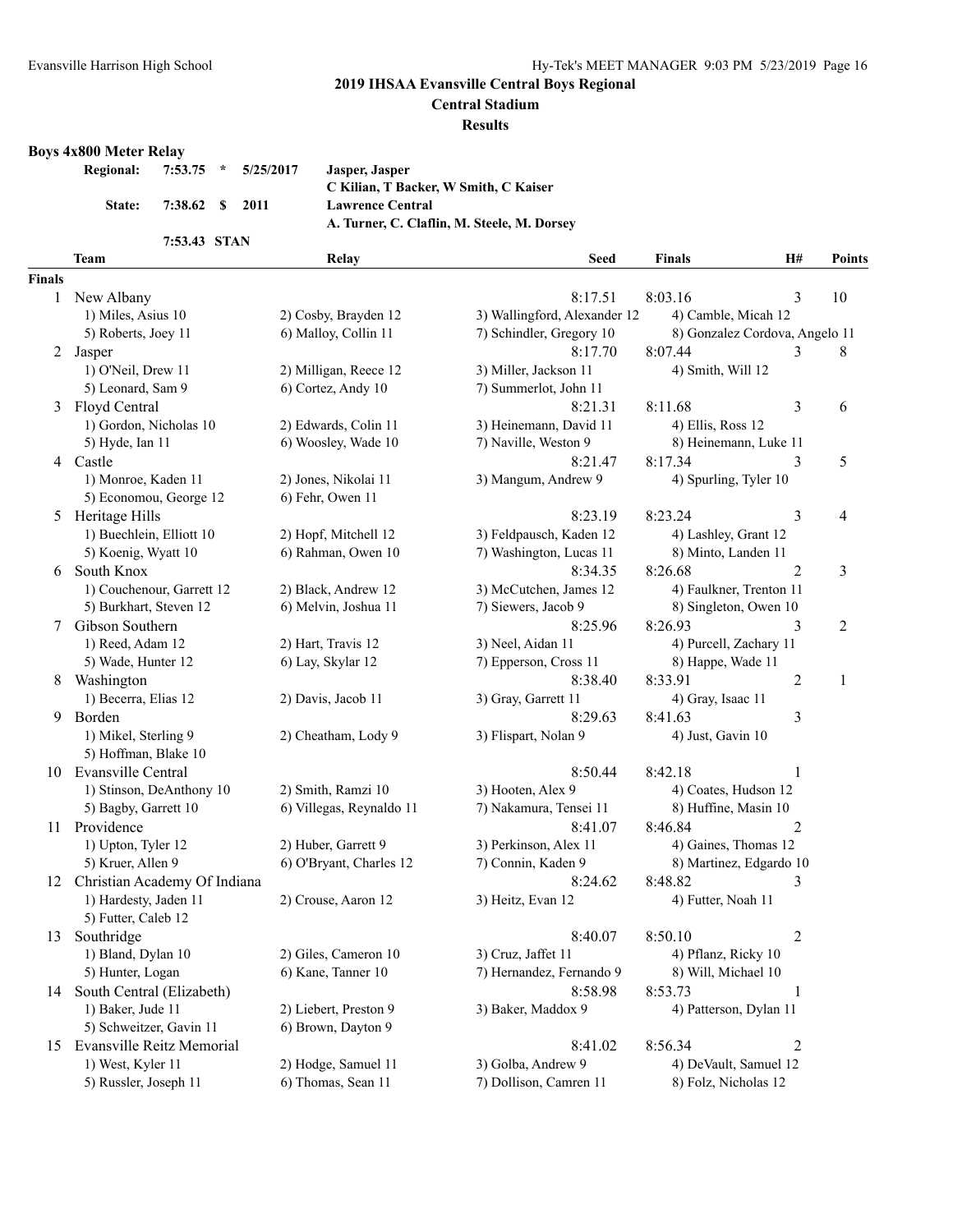# **Central Stadium**

#### **Results**

### **Finals ... (Boys 4x800 Meter Relay)**

| H# | <b>Points</b>                                                     |
|----|-------------------------------------------------------------------|
|    |                                                                   |
|    |                                                                   |
|    |                                                                   |
|    |                                                                   |
|    |                                                                   |
|    |                                                                   |
|    | 4) Mcdurmon, Jake 10<br>4) Kaufman, Lewis 9<br>8) Lloyd, Keaton 9 |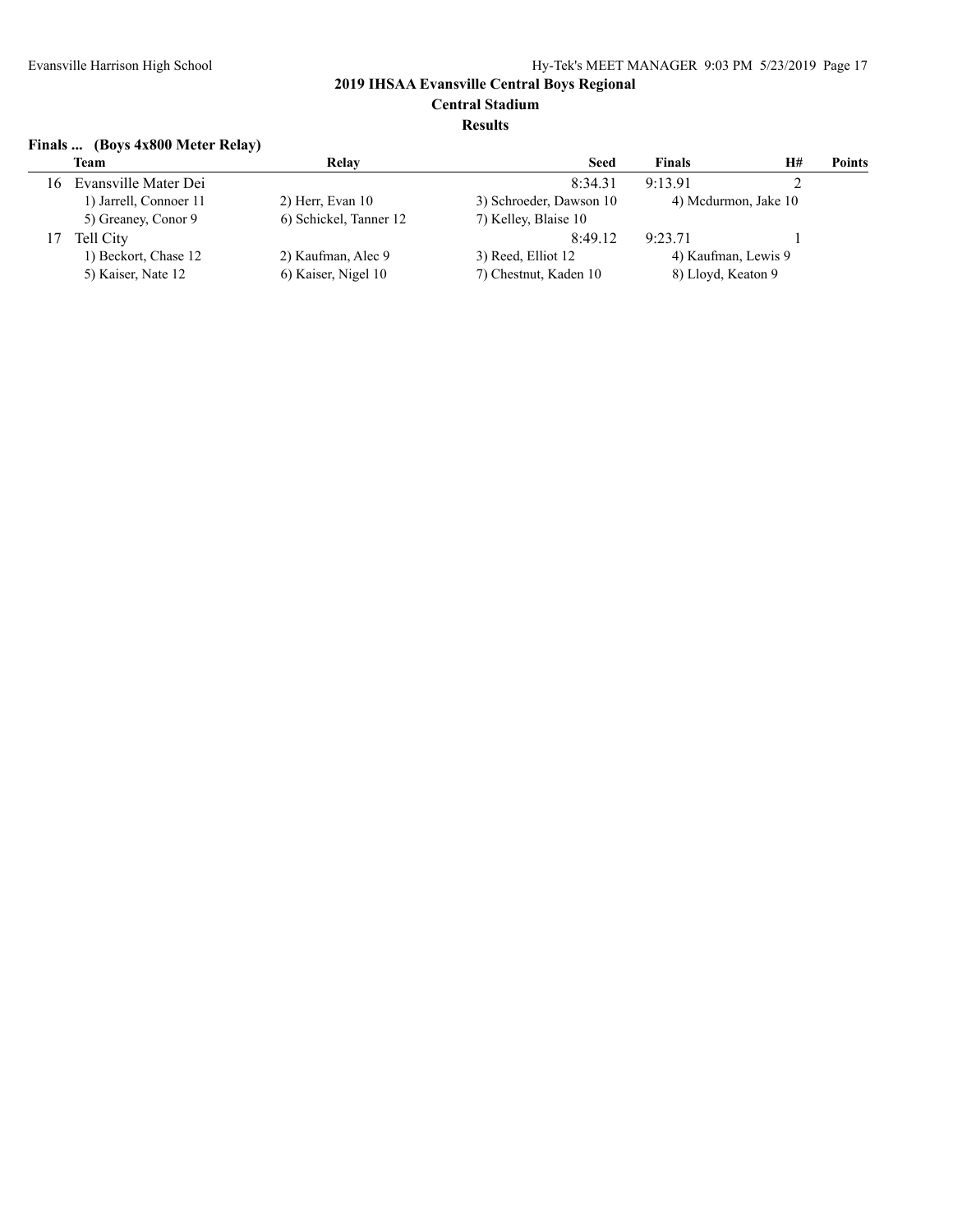# **Central Stadium**

**Results**

# **Boys High Jump**

| <b>Regional:</b> |              | $6-10.50$ * $5/26/2016$ | <b>Kevin Porter, Ev Bosse, Ev Bosse</b> |
|------------------|--------------|-------------------------|-----------------------------------------|
| State:           |              | 7-04 \$ 2018            | <b>Nate Patterson, Plymouth</b>         |
|                  | 6-04.50 STAN |                         |                                         |

|                        | <b>Name</b>        |     | Yr School                 | <b>Seed</b> | <b>Finals</b> |             | <b>Points</b> |
|------------------------|--------------------|-----|---------------------------|-------------|---------------|-------------|---------------|
| <b>Finals</b>          |                    |     |                           |             |               |             |               |
|                        | Voegerl, Garrett   | 11  | Southridge                | $6 - 06.00$ | 6-07.00       | <b>STAN</b> | 10            |
|                        | Eze, Ndubisi       |     | 12 New Albany             | $6 - 06.00$ | $6 - 06.00$   | <b>STAN</b> | 8             |
| 3                      | Hohne, Cain        |     | 12 Perry Central          | $6 - 04.00$ | $6-04.50$     | <b>STAN</b> | 6             |
| 4                      | Layne, Javen       | 12  | Evansville Bosse          | $6 - 02.00$ | $J6-04.50$    | <b>STAN</b> | 5             |
| 5                      | Fox, Justin        | 10  | North Daviess             | $6 - 00.00$ | $6 - 03.00$   |             | 4             |
| 6                      | Harpenau, Nick     | 12. | Evansville Mater Dei      | $6 - 02.00$ | $6 - 02.00$   |             | 3             |
|                        | Townsend, Jacob    | 11. | Evansville North          | $6 - 03.00$ | $6-01.00$     |             | 2             |
| 8                      | Wilkerson, Stephan |     | 12 Princeton Community    | $6-04.50$   | $J6-01.00$    |             |               |
| 9                      | Howell, Davis      | 12. | Evansville Reitz Memorial | $6 - 02.00$ | $6 - 00.00$   |             |               |
| 9                      | Pohl, Joshua       | 12  | Gibson Southern           | 5-10.00     | $6 - 00.00$   |             |               |
| $\qquad \qquad \cdots$ | Goeppner, Noah     | 12. | Southridge                | $6 - 00.00$ | NH            |             |               |
| $---$                  | Gerkin, Avery      | 11  | South Knox                | 5-10.00     | NH            |             |               |
| ---                    | Hunter, Brady      |     | 10 Castle                 | $6 - 00.00$ | NH            |             |               |
| $---$                  | Simonsen, Jacob    | 12. | Evansville F.J. Reitz     | $6 - 01.00$ | NH            |             |               |
| $\qquad \qquad -$      | Eve, Jacob         |     | Corydon Central           | $6 - 00.00$ | NH            |             |               |
| ---                    | Burke, Hayden      | 12  | Providence                | $6 - 00.00$ | NH            |             |               |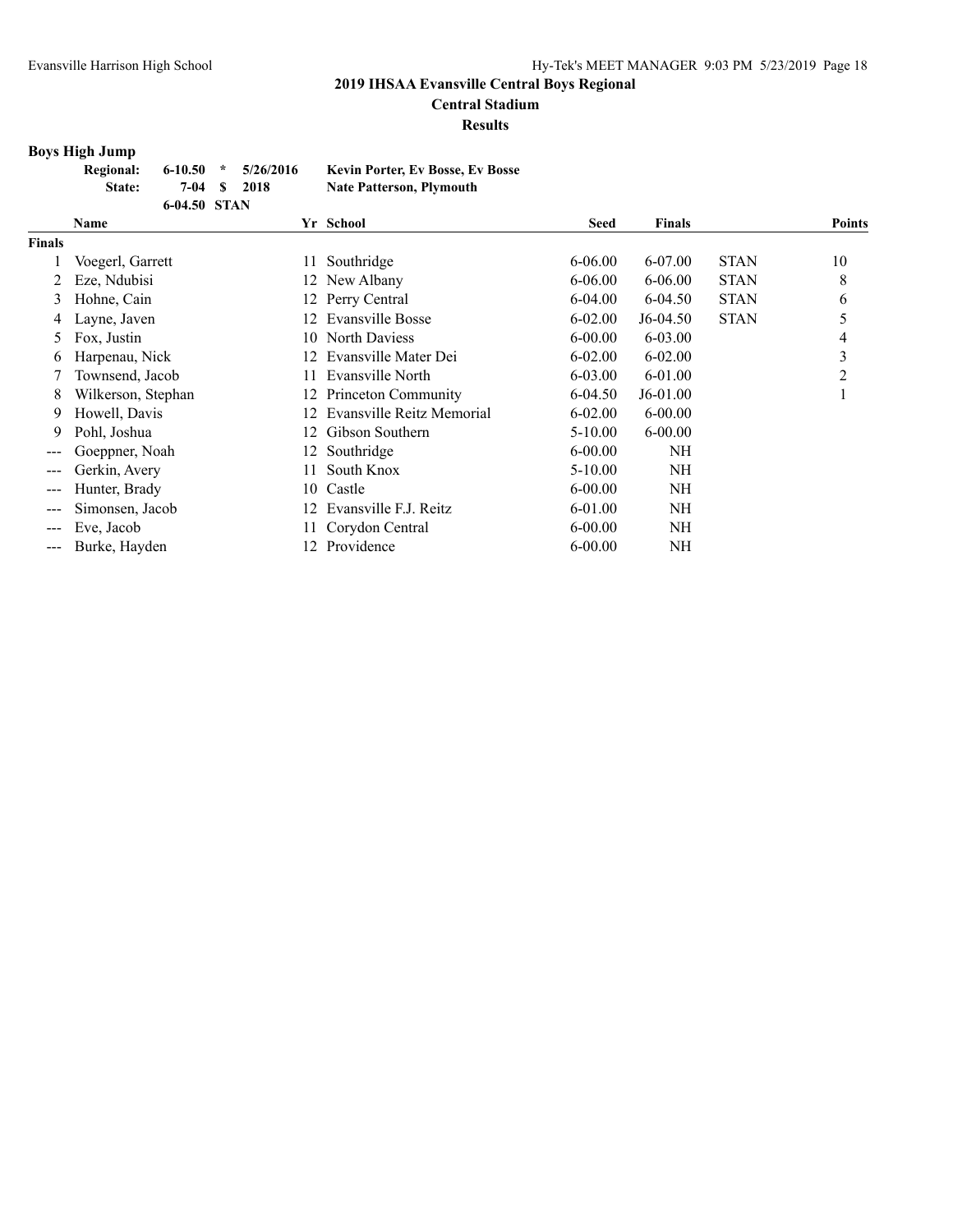**Central Stadium**

#### **Results**

# **Boys Pole Vault**

| Regional: |                         | $16-00 \times 5/27/1997$ |
|-----------|-------------------------|--------------------------|
|           | State: 17-06.25 \$ 2018 |                          |
|           | 14-04.00 STAN           |                          |

**Regional: 16-00 \* 5/27/1997 Jason Blair, South Spencer, South Spencer**  $C$ olton Crum, Frankfort

|               | Name              |     | Yr School                 | <b>Seed</b> | <b>Finals</b> |             | <b>Points</b> |
|---------------|-------------------|-----|---------------------------|-------------|---------------|-------------|---------------|
| <b>Finals</b> |                   |     |                           |             |               |             |               |
|               | Wheatley, Eric    | 11  | Borden                    | 15-00.00    | 15-06.00      | <b>STAN</b> | 10            |
|               | Kirby, Tyler      | 11  | Pike Central              | 13-06.00    | 14-04.00      | <b>STAN</b> | 8             |
| 3             | Montgomery, Devon |     | 12 Floyd Central          | 14-06.00    | 14-00.00      |             | 6             |
| 4             | Staggs, Will      | 10  | South Knox                | 14-00.00    | J14-00.00     |             | 5             |
| 5             | Stilwell, Cole    | 11. | Castle                    | 14-00.00    | 13-08.00      |             | 4             |
| b             | Hasty, Alex       | 11. | Heritage Hills            | 13-06.00    | J13-08.00     |             | 3             |
|               | Kaiser, Mitchell  | 11  | Jasper                    | 12-06.00    | 13-00.00      |             | 2             |
| 8             | Whittaker, Colby  | 10  | North Harrison            | 11-06.00    | 12-06.00      |             |               |
| 9             | Combess, Jacob    | 12  | <b>North Daviess</b>      | 12-00.00    | J12-06.00     |             |               |
| 10            | Linge, Michael    | 12. | Evansville Harrison       | 12-00.00    | 12-00.00      |             |               |
| 10            | Gogel, Grant      | 10  | Heritage Hills            | 12-00.00    | 12-00.00      |             |               |
| $--$          | Goodman, Dylan    |     | South Spencer             | 13-00.00    | NH            |             |               |
| $---$         | McCutchen, James  | 12  | South Knox                | 12-00.00    | <b>NH</b>     |             |               |
| $---$         | Speth, Parker     | 9.  | Castle                    | 12-00.00    | NH            |             |               |
| $---$         | Wood, Joe         | 11  | Jasper                    | 12-00.00    | NH            |             |               |
| $---$         | Herr, Jerett      |     | Evansville Reitz Memorial | 12-00.00    | NH            |             |               |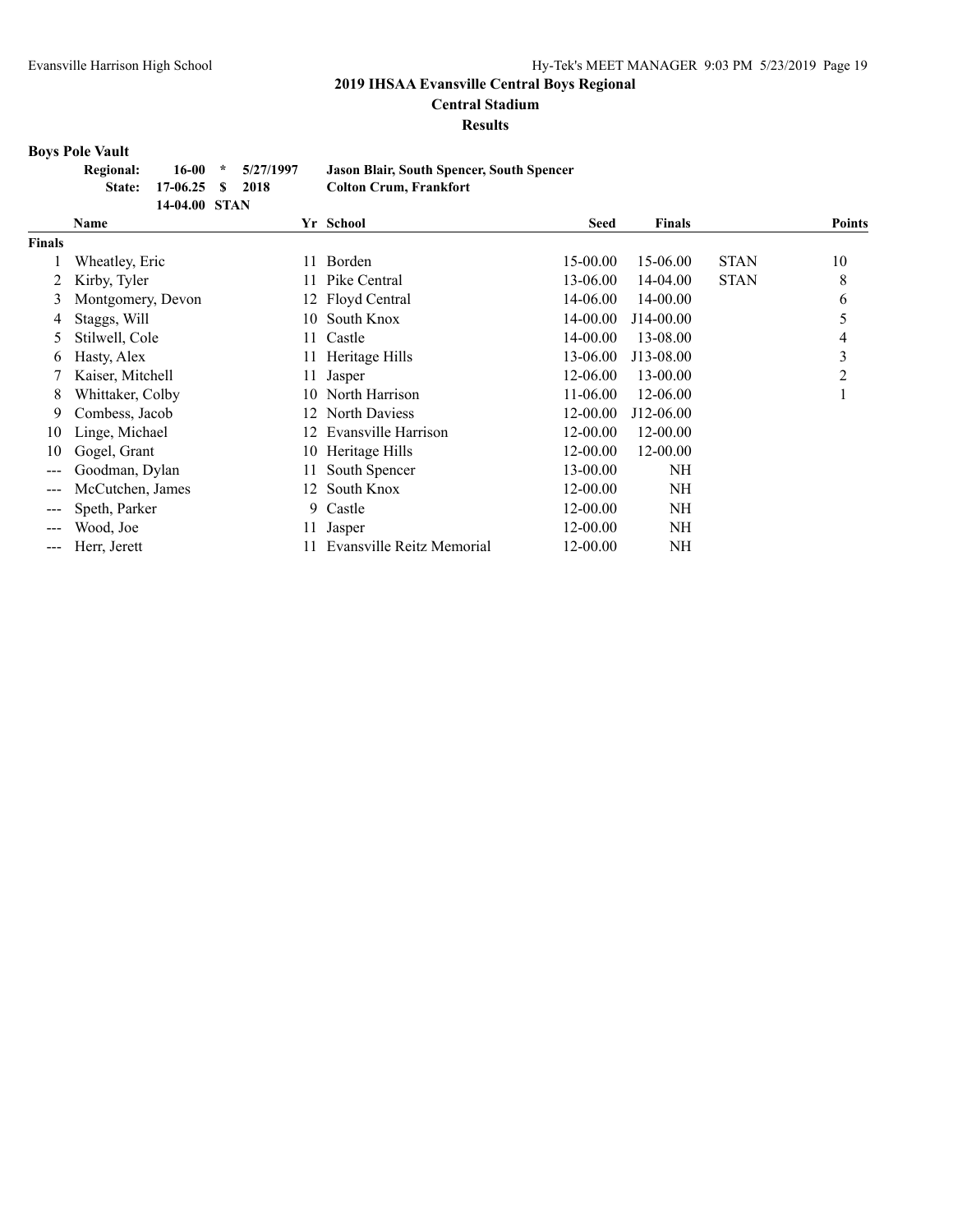# **Central Stadium**

**Results**

# **Boys Long Jump**

| Regional: 23-04.50 * 5/23/2019 |                         |  | Kyle Stewart, Evansville C |
|--------------------------------|-------------------------|--|----------------------------|
|                                | State: 24-07.75 \$ 1995 |  | Frank Young, Kokomo        |
|                                | 22-04.75 STAN           |  |                            |

|                        | <b>Name</b>        |     | Yr School             | <b>Seed</b>  | <b>Finals</b> |             |                                | <b>Points</b>  |
|------------------------|--------------------|-----|-----------------------|--------------|---------------|-------------|--------------------------------|----------------|
| <b>Finals</b>          |                    |     |                       |              |               |             |                                |                |
|                        | Stewart, Kyle      | 11  | Evansville Central    | 22-08.50     | 23-04.50      | <b>STAN</b> |                                | 10             |
|                        | Layne, Javen       | 12. | Evansville Bosse      | 21-08.25     | 22-08.00      | <b>STAN</b> |                                | 8              |
| 3                      | Payne, David       | 12. | Evansville Central    | 21-09.25     | 22-00.00      |             |                                | 6              |
| 4                      | Johnson, Ja'raylan |     | 9 New Albany          | 21-10.00     | 21-08.00      |             |                                | 5              |
| 5                      | Madison, George    | 12. | Evansville Bosse      | $22 - 02.00$ | 21-04.50      |             |                                | 4              |
| 6                      | Grose, Eli         | 12  | South Spencer         | 21-06.50     | 20-08.00      |             |                                | 3              |
|                        | Stovall, Davaughn  | 10  | New Albany            | 20-02.50     | 20-06.00      |             | 3                              | $\overline{2}$ |
| 8                      | Farmer, Keyon      | 12  | Evansville Harrison   | 20-05.50     | 20-05.00      |             | 2                              |                |
| 9                      | Thomas, Samuel     |     | 12 Mt. Vernon (Posey) | 20-04.00     | J20-05.00     |             | 2                              |                |
| 10                     | Forshee, Cooper    | 12  | Castle                | 20-02.50     | 20-04.00      |             | 2                              |                |
| 11                     | Smith, Andrew      | 12  | Gibson Southern       | 20-03.00     | 20-03.00      |             | 2                              |                |
| 12                     | Bair, Easton       | 10  | Jasper                | 20-03.50     | 19-09.00      |             | 2                              |                |
| 13                     | Wright, Wenkers    | 10  | Floyd Central         | 21-06.00     | 19-05.25      |             |                                |                |
| 14                     | Graves, Andy       | 12  | Perry Central         | 19-05.50     | 19-04.00      |             | 3                              |                |
| 15                     | Hunckler, Isaak    |     | South Knox            | 19-02.50     | 18-05.50      |             | $\rightarrow$<br>$\mathcal{L}$ |                |
| $\qquad \qquad \cdots$ | Eve, Jacob         |     | Corydon Central       | 21-01.50     | ND            |             |                                |                |
| $\qquad \qquad \cdots$ | Wilkerson, Stephan | 12. | Princeton Community   | 20-07.00     | ND            |             | 2                              |                |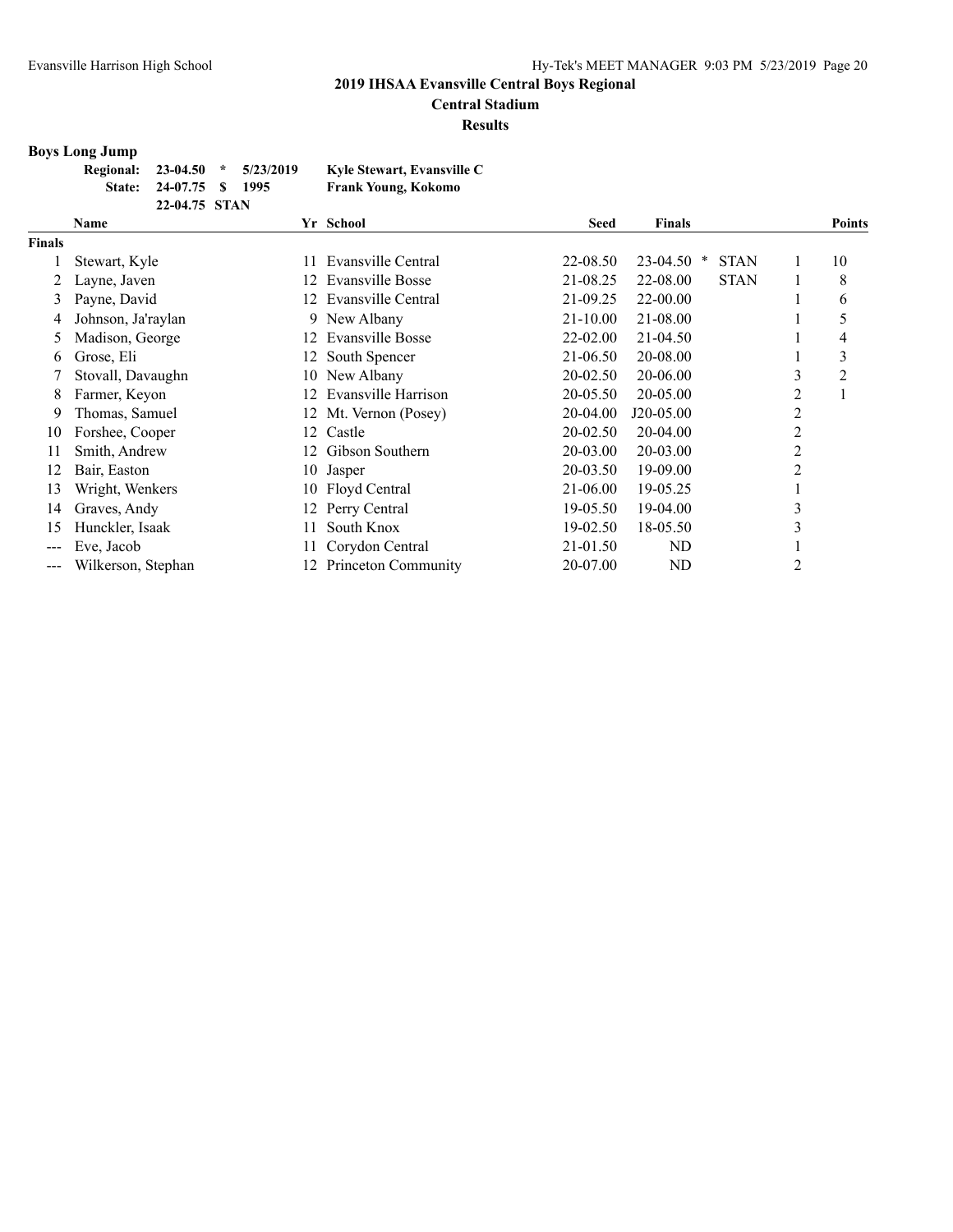**Central Stadium**

#### **Results**

#### **Boys Shot Put**

|  |                         | Regional: 58-08.50 * 5/24/2012 | <b>Ben</b> l |
|--|-------------------------|--------------------------------|--------------|
|  | State: 66-08.50 \$ 1997 |                                | Jerer        |
|  | 53-05.50 STAN           |                                |              |

**Regional: 58-08.50 \* 5/24/2012 Ben Braunecker, Forest Park, Forest Park State: 66-08.50 \$ 1997 Jeremy Allen, Pike**

|               | Name              |     | Yr School                 | <b>Seed</b>  | <b>Finals</b> |                | <b>Points</b> |
|---------------|-------------------|-----|---------------------------|--------------|---------------|----------------|---------------|
| <b>Finals</b> |                   |     |                           |              |               |                |               |
|               | Singer, Noah      | 12  | Gibson Southern           | 49-11.00     | 53-04.00      | 2              | 10            |
|               | Dove, Zack        |     | 12 Princeton Community    | 53-03.00     | 53-01.50      | 2              | 8             |
| 3             | Overton, Reed     | 11  | Boonville                 | 50-10.00     | 51-09.00      | 2              | 6             |
| 4             | Stroud, Nick      | 12  | Crawford County           | 49-08.00     | 50-00.00      | $\overline{2}$ | 5             |
| 5             | Sturgeon, Cam     | 12  | Floyd Central             | 50-04.00     | 49-04.50      | 2              | 4             |
| 6             | Bell, Corbin      |     | <b>Forest Park</b>        | 46-07.50     | 46-06.50      |                | 3             |
|               | Woods, Cole       |     | 12 Castle                 | 49-03.00     | 46-06.00      | 2              | 2             |
| 8             | Altmeyer, Garrett | 12  | Southridge                | 45-09.50     | $45 - 10.00$  |                | -1            |
| 9             | Ramsey, Topper    | 12. | Evansville Central        | 48-09.00     | 45-09.00      | $\overline{2}$ |               |
| 10            | Grantz, Austin    | 11. | Providence                | 45-11.00     | 45-06.00      |                |               |
| 11            | Hirsch, Jacob     | 12  | Evansville Reitz Memorial | 48-03.00     | 45-05.00      |                |               |
| 12            | Price, Darius     |     | 12 New Albany             | $46 - 02.00$ | 44-03.00      |                |               |
| 13            | Mehringer, Jadon  | 12  | Jasper                    | 51-09.00     | 43-08.00      | C              |               |
| 14            | Mumphrey, Bryce   | 12  | New Albany                | 47-01.00     | $42 - 10.00$  |                |               |
| 15            | Fauguher, Logan   | 10  | Gibson Southern           | 44-08.00     | $41 - 03.00$  |                |               |
| ---           | Foor, Elias       |     | Boonville                 | 46-05.50     | ND            |                |               |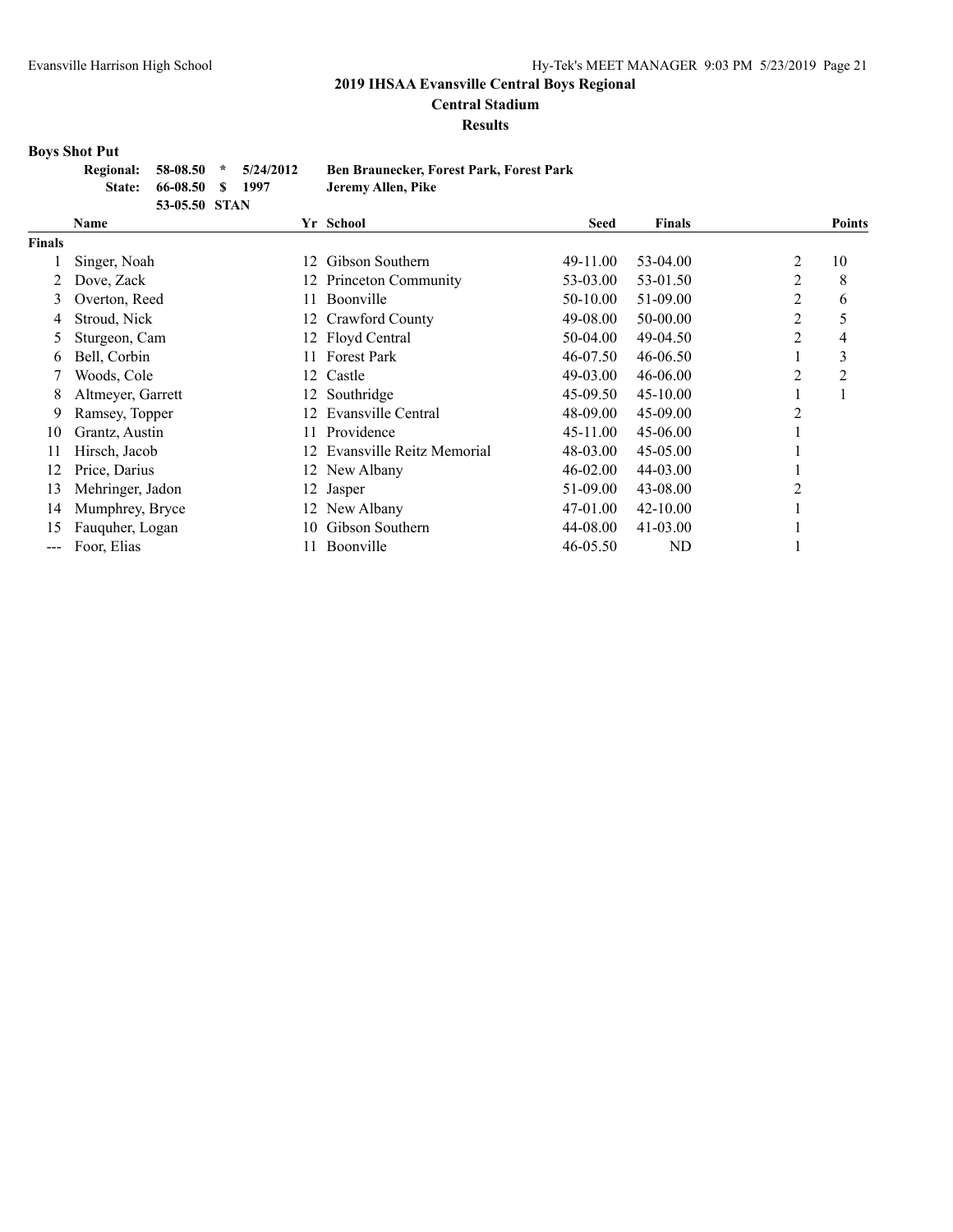# **Central Stadium**

**Results**

# **Boys Discus Throw**

| <b>Regional:</b> |             | $174-00$ * $5/24/2018$ | Michael Boots, Evansville M   |
|------------------|-------------|------------------------|-------------------------------|
| <b>State:</b>    | 217-01 \$   | -1993                  | John Schulte, Hanover Central |
|                  | 159-10 STAN |                        |                               |

|               | <b>Name</b>       |     | Yr School                 | <b>Seed</b> | <b>Finals</b> |                | <b>Points</b>  |
|---------------|-------------------|-----|---------------------------|-------------|---------------|----------------|----------------|
| <b>Finals</b> |                   |     |                           |             |               |                |                |
|               | Hayes, Jaden      | 12. | Southridge                | 174-11      | 157-11.00     | 3              | 10             |
|               | Sturgeon, Cam     | 12. | Floyd Central             | 153-03      | 151-01.00     | 3              | 8              |
| 3             | Dove, Zack        | 12. | Princeton Community       | 164-05.50   | 148-00.00     | 3              | 6              |
| 4             | Stroud, Nick      | 12. | Crawford County           | 144-01      | 144-05.00     | 3              | 5              |
| 5             | Hirsch, Jacob     | 12. | Evansville Reitz Memorial | 141-04      | 143-03.00     | 3              | 4              |
| O             | Kluemper, Sam     | 11  | Jasper                    | 136-08      | 140-09.00     | 3              | 3              |
|               | Gootee, Austin    |     | 12 Floyd Central          | 130-00      | 139-07.00     | $\overline{2}$ | $\overline{c}$ |
| 8             | Harmes, Mason     | 11. | Borden                    | 130-01      | 135-06.00     | 2              | 1              |
| 9             | Foor, Elias       | 11. | <b>Boonville</b>          | 140-07      | 131-01.00     | 3              |                |
| 10            | Grantz, Austin    | 11  | Providence                | 127-00      | 129-09.00     | $\overline{2}$ |                |
| 11            | Robinson, Macray  | 11. | Gibson Southern           | 129-08.50   | 128-01.00     | 2              |                |
| 12            | Bockelman, Evan   | 12. | Evansville Reitz Memorial | 126-05      | 128-00.00     |                |                |
| 13            | Lawson, Blake     | 12. | Borden                    | 124-08      | 126-00.00     |                |                |
| 14            | Summerlot, Luke   | 12  | Jasper                    | 132-06      | 125-01.00     | $\overline{2}$ |                |
| 15            | Labhart, Lucas    | 11. | Tell City                 | 133-02      | 121-10.00     | 3              |                |
| 16            | Thorne, Sam       | 12. | Vincennes Lincoln         | 124-00      | 119-11.00     |                |                |
| 17            | Altmeyer, Garrett |     | 12 Southridge             | 130-11      | 115-08.00     | $\overline{2}$ |                |